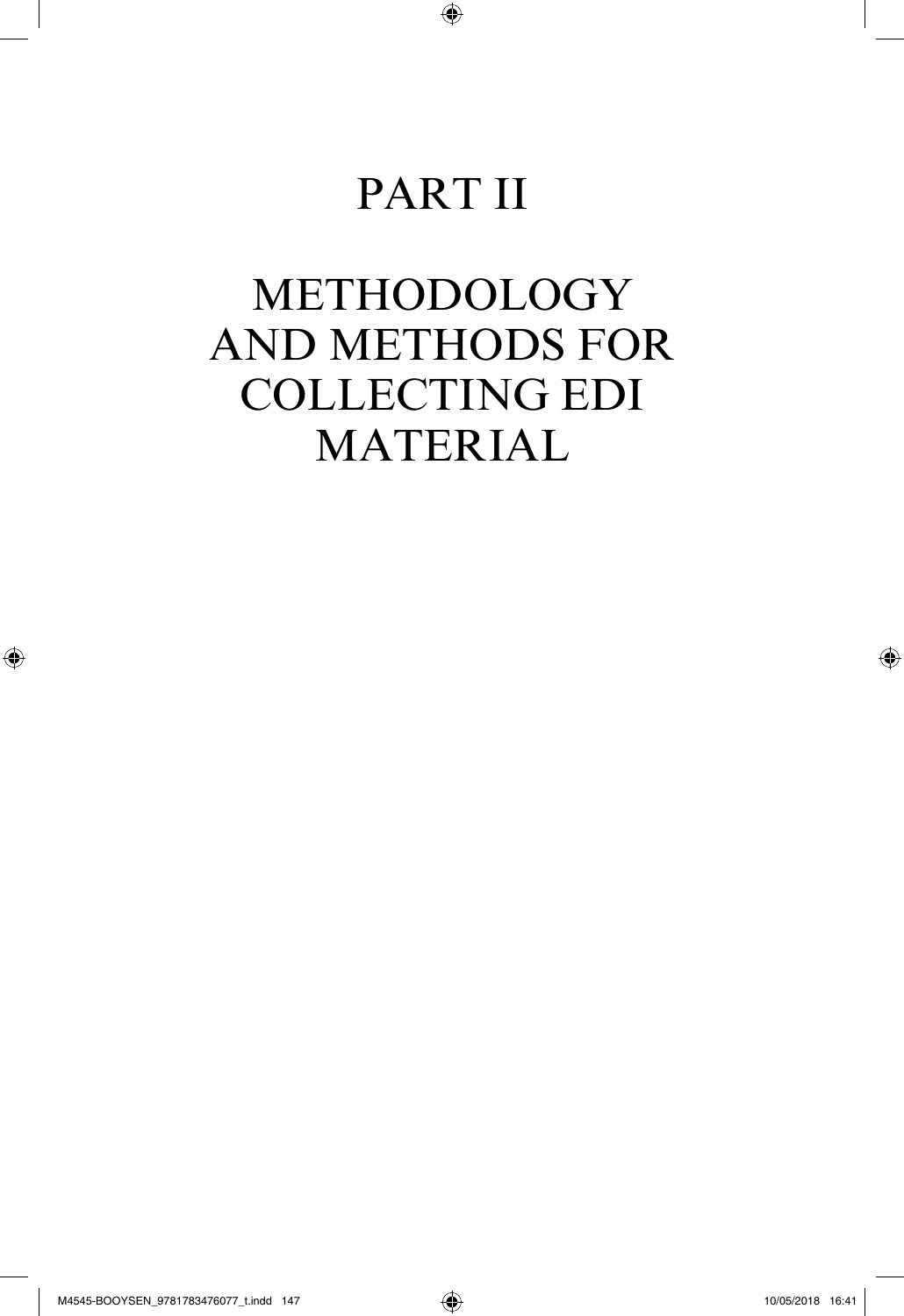

 $\overline{\phantom{a}}$ 

 $\bigoplus$ 

 $\bigoplus$ 

 $\bigoplus$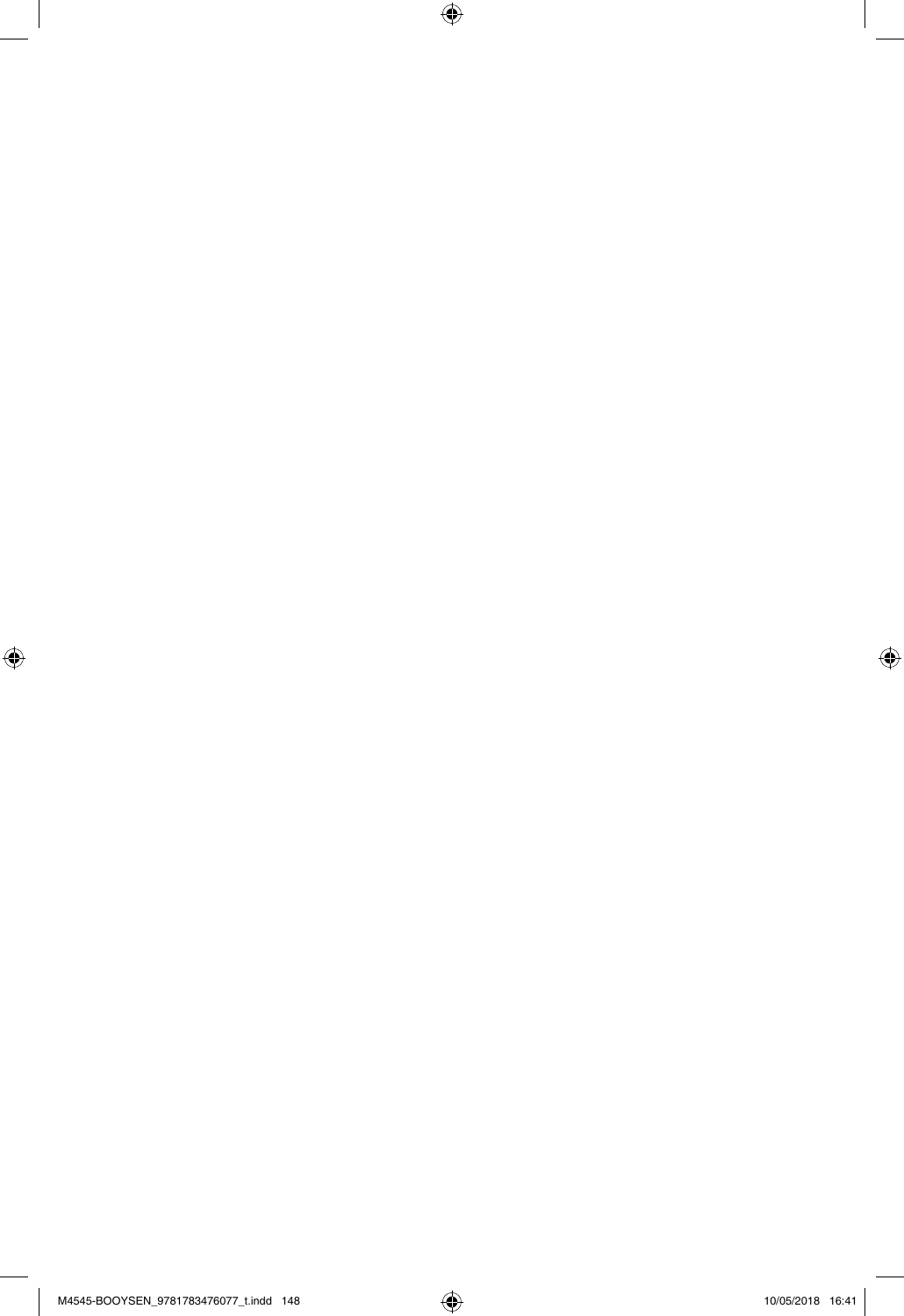# 7 Intersectionality as a methodological tool in qualitative equality, diversity and inclusion research *Doyin Atewologun and Ramaswami Mahalingam*

⊕

# INTRODUCTION

⊕

In this chapter we discuss how intersectionality can be used as a methodological tool in qualitative equality, diversity and inclusion (EDI) research. We present five practical tools for eliciting researcher and researched perceptions and experiences as they cohabit socially constructed intersectional positions in a research project.

We contextualize our recommended tools against two themes pertinent to conducting qualitative intersectionality research. These themes concern the question regarding which marginalized identities to study and how best to analyze the insights associated with the intersectional locations spotlighted in qualitative research. Our response to these dilemmas is to embrace the complexity of intersectionality as a situated and embodied phenomenon best analyzed through constructionist and interpretivist qualitative research methods. We view the researcher–participant relationship as dynamic and complex, with a potential to marginalize, enlighten or empower both parties. Our aim in this chapter is therefore to present and advocate tools that raise individual awareness of the differential power relations and systems of inequalities between researcher and study participant.

We introduce five methodological tools and practices: intersectional reflexivity, a privilege versus penalties board game, an intersectional identity web, an intersectional identity work journal and a participant-led audiovisual data collection method. We suggest that each tool can be applied at different phases of the research project, from design and set up, to entering the field and participant briefing, through to data collection and analysis. Although we draw on our experiences of applying these intersectional tools in work, employment and organizational contexts, we anticipate that our suggestions will be pertinent beyond these contexts, such as in education, health and cultural studies.

Qualitative research entails 'capturing the actual meanings and interpretations that actors subjectively ascribe to phenomena in order

*149*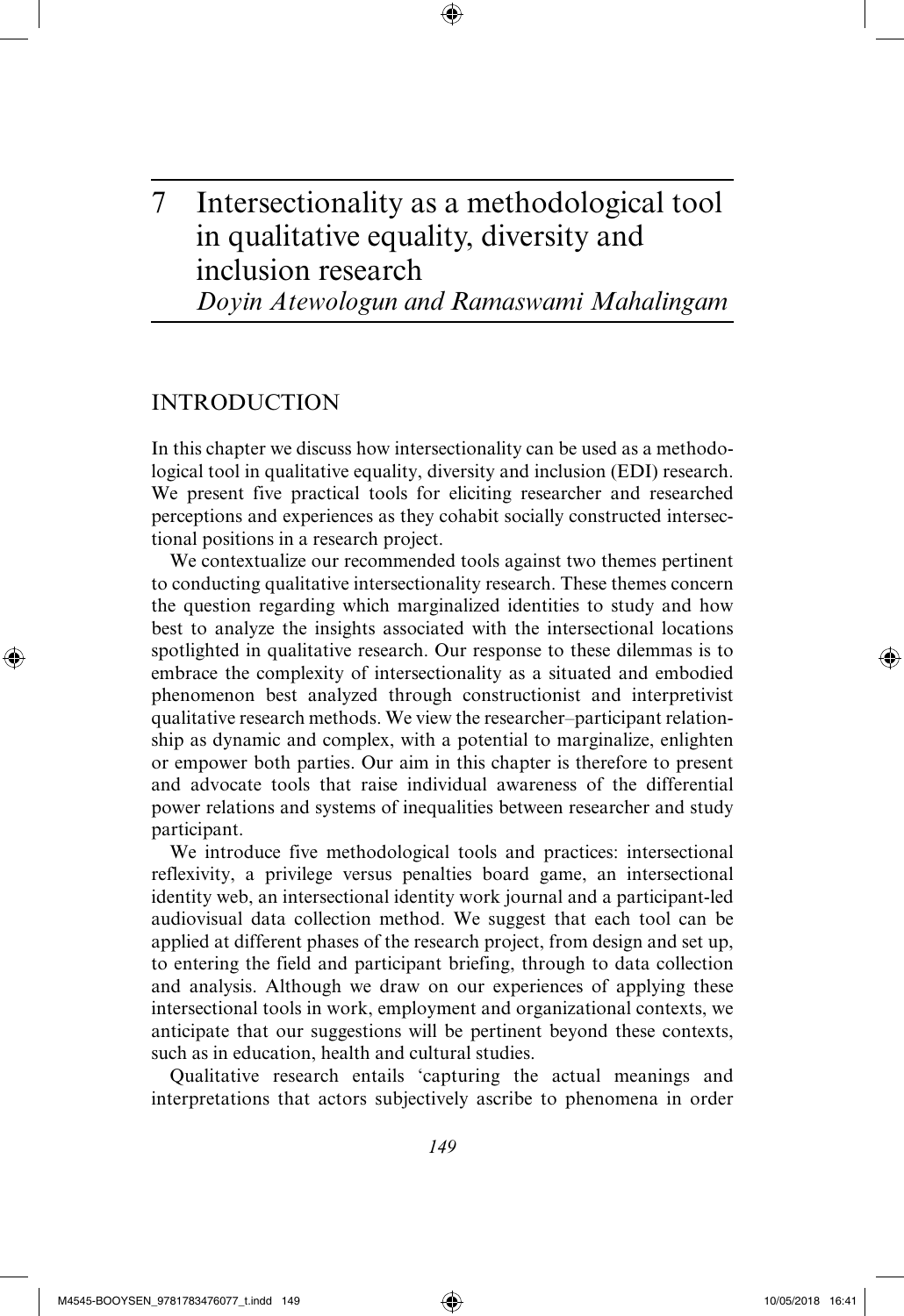⊕

to describe and explain their behaviour through investigating how they experience, sustain, articulate and share with others these socially constituted everyday realities' (Johnson et al. 2006, p. 132). Our position, similar to other intersectional authors (for example, Hulko 2009; Holvino 2010), is that intersectionality is a critical tool for capturing actors' socially-constituted everyday subjective meanings in the context of unequal structural positioning of social categories. We position ourselves broadly towards constructionist/interpretivist and critical epistemologies, in contrast to the positivist assumptions (for example, treating identities as categorical variables) that often accompany psychological quantitative examinations of identity multiplicity (for example, see Bowleg 2008; Cole 2009; Else-Quest and Hyde 2016). Interpretivist and critical scholars (for example, Alvesson et al. 2008) advocate explicitly including the researcher's lens in interpreting research participants' meanings, interpretations and experiences. Including the researcher's lens in interpretation requires reflexive attention to one's social location, biases and privileges throughout the research process. This reflexive attention serves as a source of insight into social phenomena, including the role that power and knowledge play in producing particular accounts (Alvesson et al. 2008).

Contextualized against the intersectional literature, our approach is most closely aligned with McCall's (2005) intracategorical approach (explained later). Our perspective emphasizes the experiences of groups occupying marginalized social locations. The intracategorical approach focuses on understudied groups; it compares their experiences relative to a standard group and raises awareness of diversity within groups, representing the heterogeneity of minority experiences. However, in addition to focusing on diversity within marginalized locations, our approach turns the lens on the intersectional location of the researcher(s). We work from the viewpoint of our identities, a source of both insight and blind spots in research (Bell 2009). Thus, we extend the intersectional focus to the spectrum of identities to which we belong, which signal privilege or penalty. We recognize that, like our research participants, we are also subject to interlocking socio-structural systems. That is, our social identities as researchers, and our participants' social identities as members of communities and organizations, are constructed through multiple, simultaneous positions along several salient markers of difference. Thus, we attempt to avoid the criticism of focusing solely on the typical intersectional triad of gender–race–class categories in which identity clusters become merely reconfigured rather than dismantled (Monture 2007, cited in Dhamoon 2010).

In collaborating on this chapter, we applied intersectional reflexivity to

⊕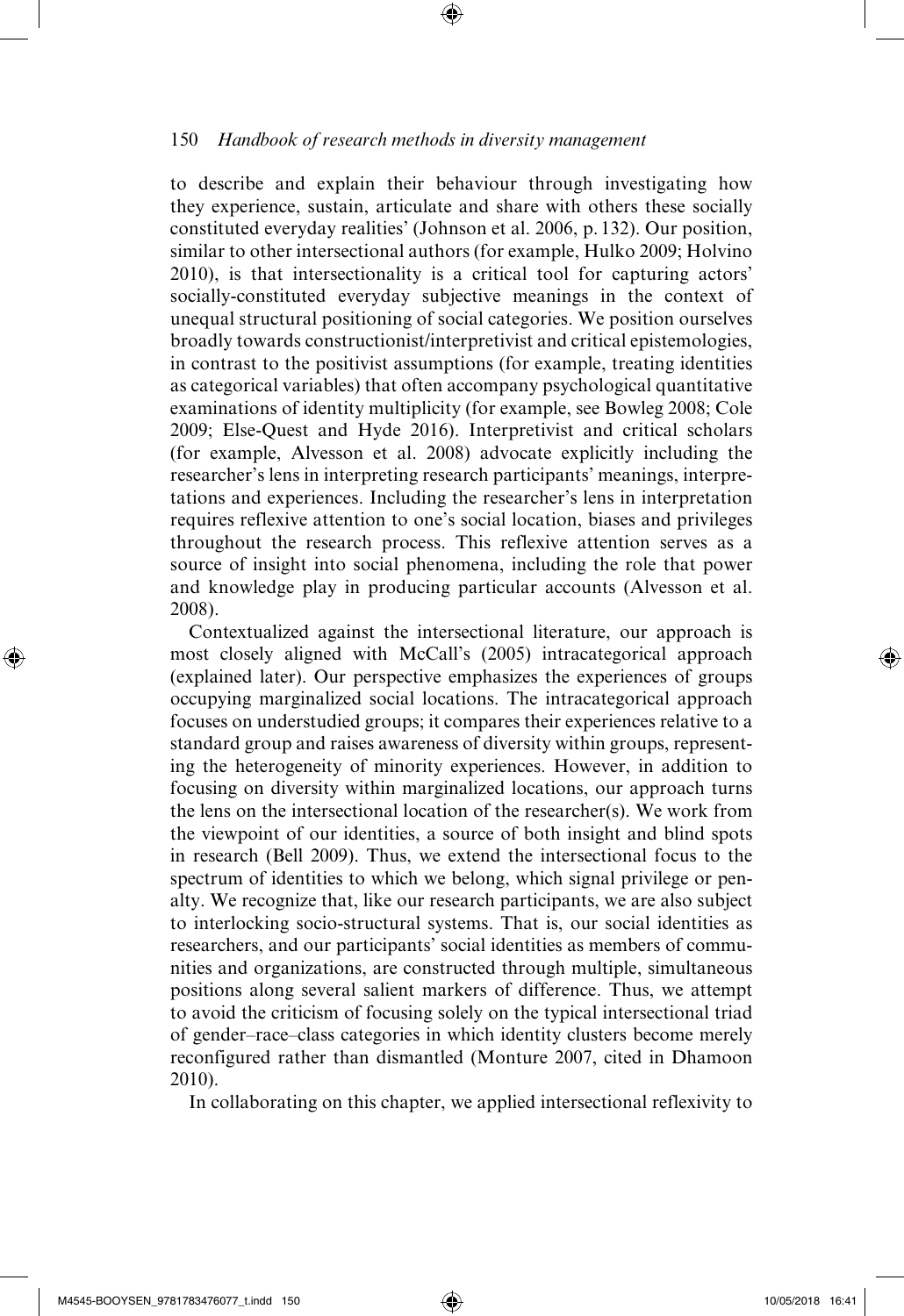# *Intersectionality as a methodological tool* 151

understand our respective locations in relation to the topic of intersectionality in qualitative research. Intersectional reflexivity (elaborated further in the chapter) entails developing a critical awareness regarding various identities and different gradients of disadvantages and privileges associated with those identities. It also means awareness of the implications of one's multiple identity positions in producing particular accounts.

⊕

The first author was brought up in an upper middle-class family background, raised in a metropolis in a developing country, and educated in both Nigeria and Britain. As a management scholar and practitioner, she is aware of constantly navigating visible and invisible identities, shifting according to her locations, being simultaneously privileged and disadvantaged relating to ethnicity, nationality, religion, education and accent. The second author identifies as a postcolonial subject; he grew up in a small Indian town as a member of a low-status cast. He was educated in India and in the US. A child of parents who did not complete high school, he is the first in his family with a college education. As collaborators on this chapter, we reflected on our common migrant and subject discipline background, and discussed differing historical learning perspectives on intersectionality. The intersectional tradition in the US is rooted in critical race scholarship, in particular in African American women's experiences. In contrast, the body of intersectional work in mainland Europe and the UK has a more recent history, and is infused with postcolonial traditions and contemporary migrant debates. Our collaboration on this chapter generated renewed focus for us on articulating which intersections constitute meaningful insights into social phenomena. This created opportunities for personal and scholarly learning. The collaboration also enabled us to examine our previous and prospective professional trajectories as EDI scholars.

# THE COMPLEXITIES OF INTERSECTIONAL QUALITATIVE RESEARCH

The term 'intersectionality' was originally coined by Kimberlé Crenshaw, a critical race and legal scholar. Crenshaw sought to make visible African American women's predicament in the legal justice system, as their unique experiences of discrimination were obscured by separation of gender and racial discrimination, leaving these women with restricted recourse to social justice. Intersectionality has become an influential concept shaped by social justice-inspired theory, methods and praxis (Cho et al. 2013). The related notion of interlocking oppressions was introduced by Patricia Hill Collins (2000) to illustrate parallel systems of power and domination

⊕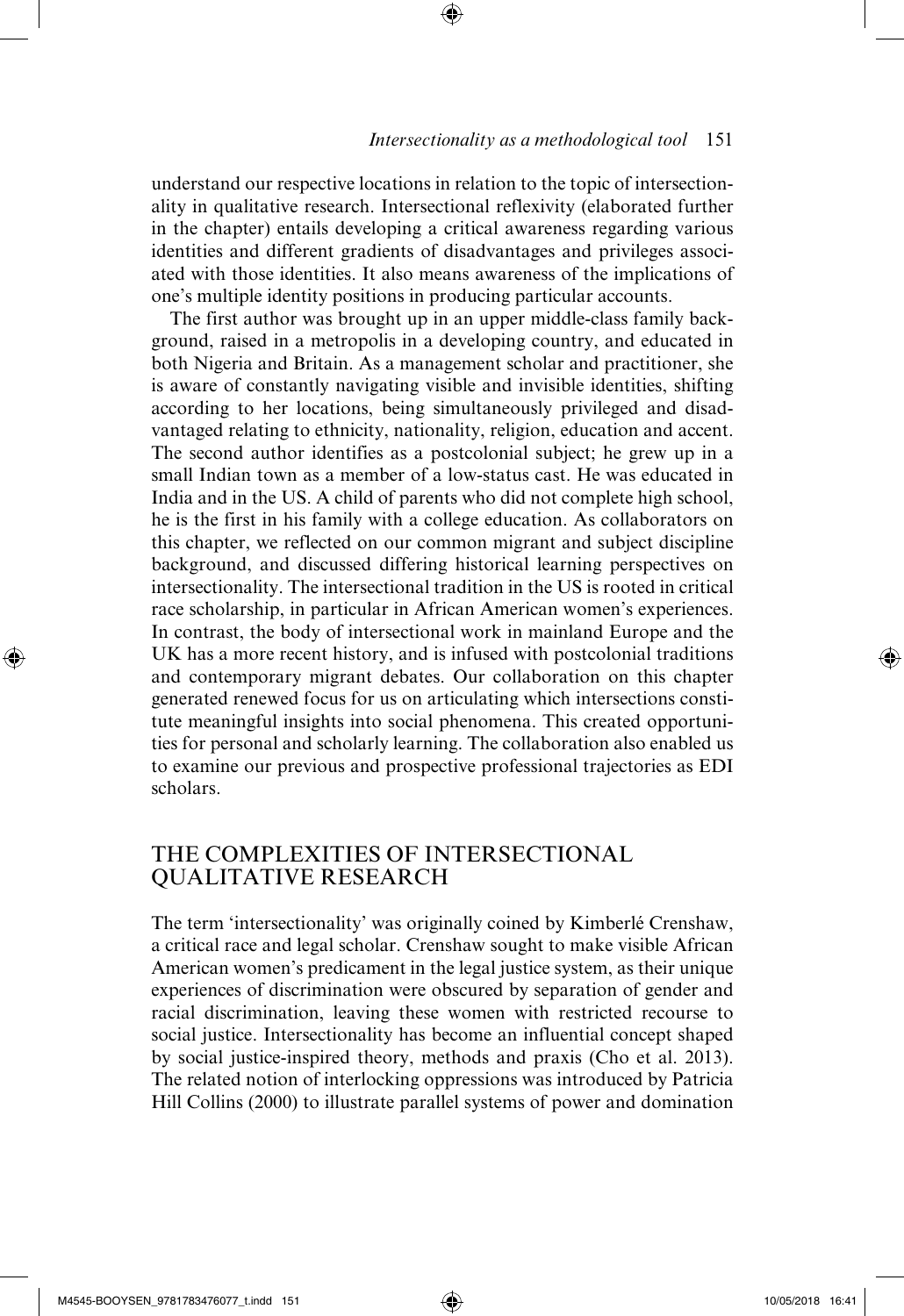such as racism, sexism and heterosexism, to which many marginalized populations are subjected.

⊕

One of the most regularly cited scholars on the challenges of conducting intersectional research is McCall (2005) who described three kinds of methodological complexities: intercategorical, anticategorical and intracategorcial. Intercategorical complexity is McCall's preferred approach. This approach examines existing analytical categories to investigate inequalities among conflicting and complex dimensions across social groups. Intercategorical complexity typically entails analyzing advantage and disadvantage explicitly and simultaneously within multigroup studies. An example would be examining income disparities between women and men while paying attention to the roles played by ethnicity and social class in explaining these disparities. By examining multiple between-group differences and examining relationships between multiple social groups within and across, this, the highest level analytical lens in McCall's framework, embraces and charts structural inequalities. 'Anticategorical complexity' deconstructs categories to challenge assumptions about groupings and classifications that reify and reproduce inequalities. Thus, this approach prioritizes fluidity over stability of categories although it makes analysis practically challenging. 'Intracategorical complexity' (which aligns broadly with our approach) studies social groups at marginalized social locations. The intracategorical perspective can be criticized for focusing on the marginalized (for example, lesbian and bisexual women of color's experiences) rather than making visible and dismantling larger social processes and structures that cause the inequalities (for example, Walby et al. 2012). However, we believe that our approach of advocating tools that raise individual awareness of the differential power relations and systems of inequalities between researcher and participant raises the visibility and impact of these systems at the micro-level.

Walby et al. (2012) also articulate additional complexities of working with intersectionality. The six tensions these authors identify are linked to the challenge of examining multiple identities that are both embodied and embedded in multiple systems of inequalities. For example, the authors draw attention to the tension regarding the extent to which the powerful are included in intersectional analyses. They advocate this is necessary in some cases, such as the need to understand the role that racists play in silencing ethnic minority women's experiences of domestic violence. Another dilemma raised by these authors concerns the extent to which we treat the incidence and impact of intersecting identities and inequalities as fluid or stable. Walby et al. (2012) recommend that we accept that, in any given historical context, certain social relations do present a degree of relative stability with regards to how inequalities are experienced. Walby

⊕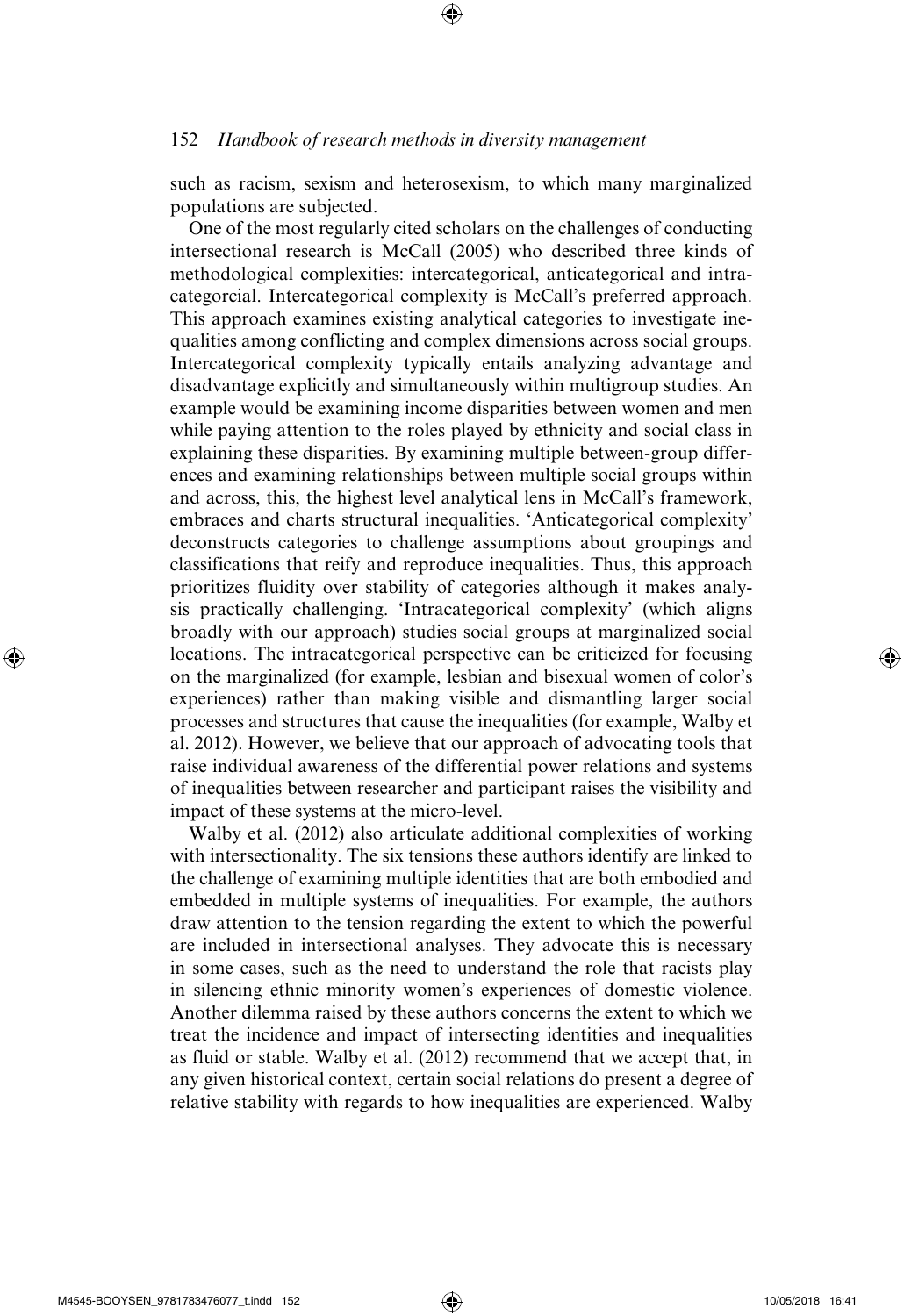# *Intersectionality as a methodological tool* 153

et al. (2012) thus advocate a focus on stability, with recognition that this is only fixed at a particular moment in time. As a way of addressing their six dilemmas, they integrate critical realism with complexity theory. Consequently, Walby et al.'s (2012) flexible conceptualization of the social system enables them to see tensions not as dualities (for example, between micro agency versus macro structure) but as part of the same social system.

⊕

Intersectionality has been embraced across a range of disciplines, including sociology, legal and political studies, and increasingly in psychology and management studies. Several authors (for example, Cho et al. 2013; Collins 2015; Rodriguez et al. 2016) commend the significant theoretical and analytical insights gleaned from focusing on simultaneity (Holvino 2010) and interlocking oppressions (Collins 2000) relating to multiple marginal status. However, a recurring theme in intersectionality scholarship concerns the practicalities of conducting such work. We draw attention to two issues in particular that have implications for conducting qualitative research. These are how to analyze intersections and who or which intersections to include.

# **Who is Intersectional? The Epistemological Basis of Qualitative Intersectional Studies**

In considering who to include, we turn to issues relating to epistemic standpoint. Epistemologies are theories about knowing, thus central to discussions regarding the role of power and inequality in the process of knowing (Else-Quest and Hyde 2016). As discussed, intersectionality is historically rooted in the unique experiences of African American women (Crenshaw 1989). Subsequently, a recurring theme in the intersectional literature centers on locating the most appropriate reference point from which to investigate systems of inequalities. For example, Mehrotra (2010, p.418) wonders whether intersectionality is best seen as 'an integrated theory of identity that includes positions of privilege and power or . . . a paradigm for understanding multiply marginalized identities'. On review, Mehrotra (2010) calls for strategic deployment of different epistemological bases depending on the contextual needs of a particular project or practice. Further, drawing inspiration from postcolonial, queer and transnational feminist theories, Mehrotra (2010) proposes an intersectionality theory with shifting epistemological bases that goes beyond the triumvirate of race, gender and class, to consider sexuality, colonization, immigrants, refugees and disability as legitimate bases for intersectional analyses. Thus, she expands the scope of women's experience to a variety of marginalized social locations as refugees, immigrants or as postcolonial subjects (although a feminist focus emphasizes women as participants).

⊕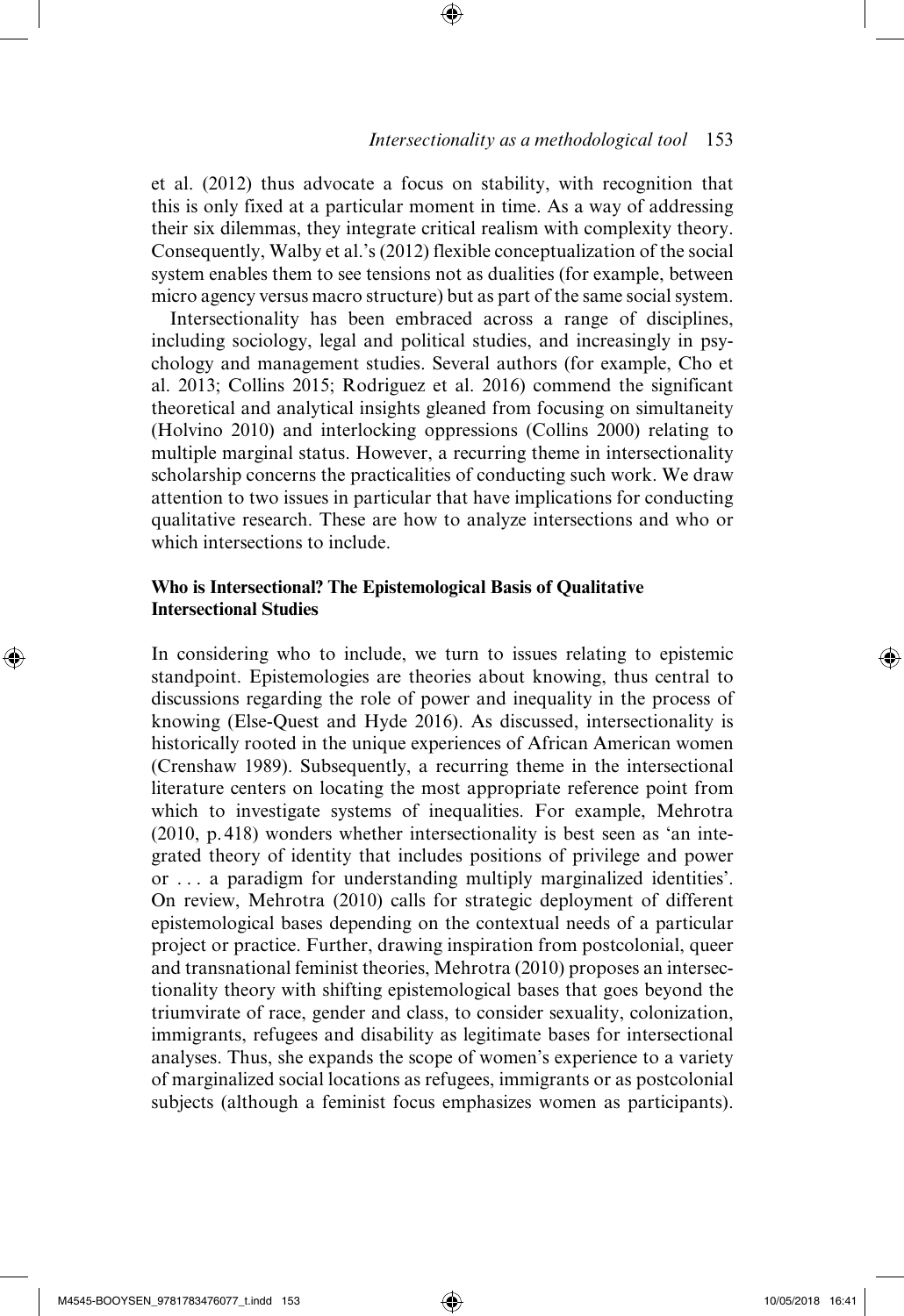Mehrotra (2010) advocates for the pertinence of intersectionality frameworks in a globalized, transnational context. Similarly, we acknowledge that an intersectional frame is applicable beyond the study of diversity in organizations. Indeed, intersectionality is relevant for understanding multiple, simultaneous marginalized experiences and narratives as different individuals engage with major institutions including educational, health and organizational systems in national and transnational contexts.

⊕

The approach described above is similar to Anthias's (2013) perspective. Anthias (2013) advocates a particular analytical sensitivity that attends to a number of debates regarding what to examine under the intersectional framework. These debates relate to the dialogical nature of social relations, the centrality of power and social hierarchy, and the importance of locating these within spatial and temporal contexts, for example. Relatedly, Hulko (2009) argued that intersectional analyses should consider the temporal and spatial nature of oppression. According to Hulko (2009), interlocking oppressions and inequalities are time and context contingent and not fixed or ahistorical. One illustration of the contingent nature of inequalities can be found in Mahalingam and Wachman's (2012) work on reproductive rights in the context of caste with gender intersections. Mahalingam and Wachman's (2012) findings suggested that, in contrast to the Western feminist discourse on women's reproductive rights of women, women in marginalized communities with a history of female infanticide should be empowered to resist aborting their female fetuses. Countering a pro-abortion and women's right to choose narrative, this demonstrates that women's reproductive rights can mean divergent practices across different contexts.

In addition, Walby et al. (2012) highlight the tension that can arise when various identity dimensions and systems are pitted against each other. For example, sexism and classism could be in competition, cooperation or positioned hierarchically in relation to each other. As noted previously, Walby et al. (2012) also strongly advocate for focus on inequalities to extend beyond disadvantaged people's experiences because this obscures the role of the powerful in upholding these systems. They suggest that adopting terms like 'strand' or 'category' in selecting who to study has a similar impact. As an alternative, they suggest the use of the term 'set of unequal social relations' or 'social system' (Walby et al. 2012, p. 230) to make inequalities visible regardless of which inequalities are examined. We agree with Walby et al. (2012) and apply their perspective to the research relationship in our focus on individual's simultaneous location on privilege and disadvantage. We default to the term 'identity', as a commonly used term to denote facets of self which mark membership of various systems of unequal relations. However, we adopt a relational perspective

⊕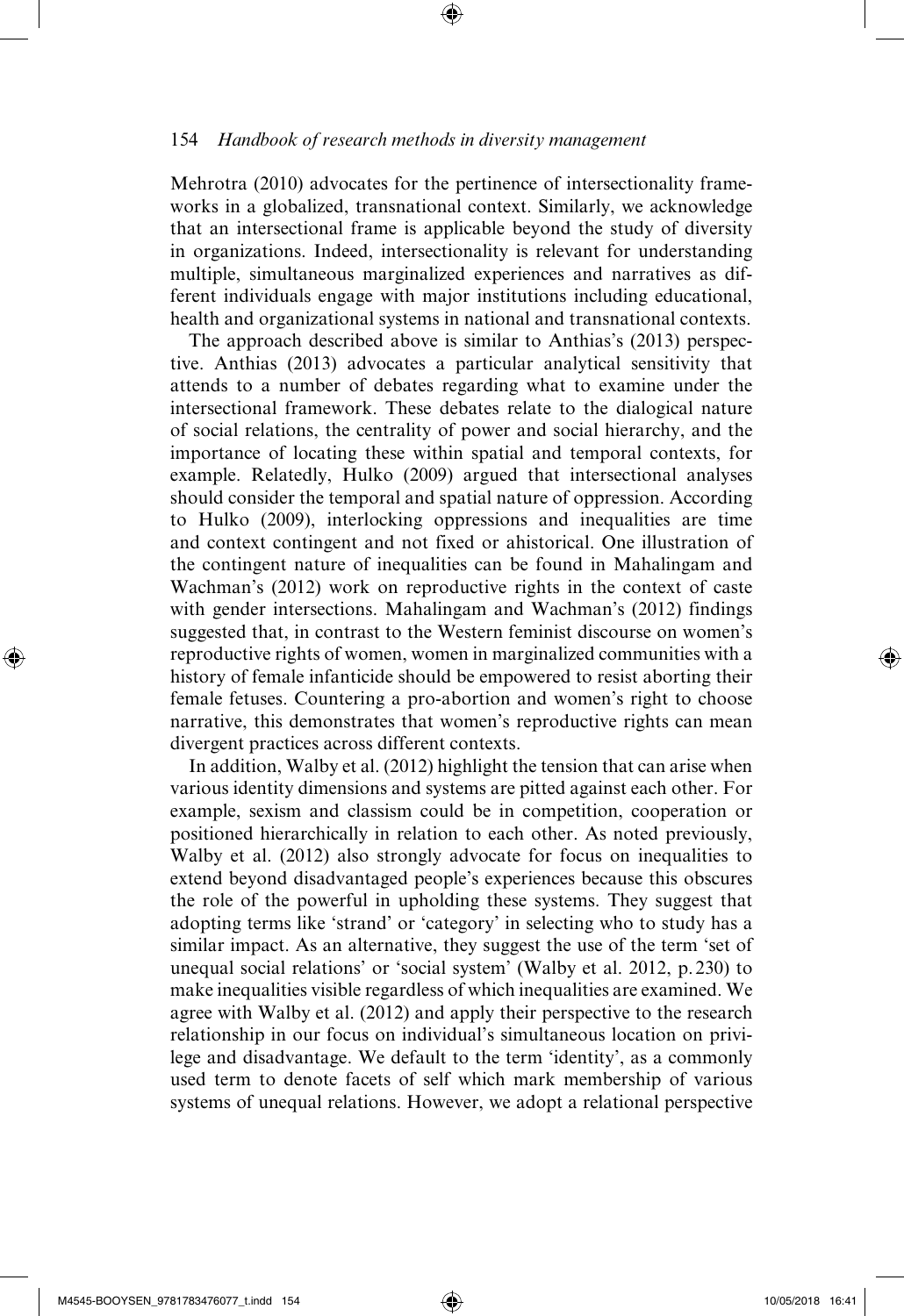of this (that is, we consider identities vis-à-vis the researcher–participant dynamic) that we hope signifies the researcher–participant embeddedness in multiple asymmetrical power relations.

⊕

In summary, regarding who to study, our perspective is that intersectionality offers expanded insights into the vast richness of experiences of marginalization under multiple oppressive systems, extending to colonialism and beyond.

#### **How to Conduct Intersectionality Research: Questions of Analysis**

After 'who' to study, another prevalent theme in intersectionality work regards 'how' to study it. Within organizational studies, a predominant analytical approach is Acker's inequality regimes (2006, 2012). Acker's position is that gendered substructures including organizational processes reproduce regimes of inequalities. Intersectional analyses enable organizational researchers to identify and challenge specific regimes of inequalities and asymmetries in power; specifically, to identify the organizational substructures that make gender, race and class invisible (Acker 2006, 2012).

Another analytical perspective on studying intersections in organizations is provided by Tatli and Özbilgin (2012) who advocate an emic approach to examining diversity. In contrast to emic approaches, the predominant etic approaches to studies of diversity in organizations typically focus on predefined multiple categories of identity and often fail to explore the effect of interdependent nature of these categories as they emerge in context (Tatli and Ozbilgin 2012). Such etic approaches to demographic diversity do not adequately treat the effects of multiple identities with a nuanced understanding of relational and contextual dynamics of identities at work. Also, they are not sensitive to the emergence of new categories of difference in the data. To operationalize the contrasting emic approach proposed, Tatli and Ozbilgin (2012) apply Bourdieu's theory of social capital to enable intersectional diversity scholars to tune into asymmetries in capital accumulation.

Both Acker (2012) and Tatli and Ozbilgin (2012) offer useful guidelines to help answer the question about how to conduct organizational intersectional research. However, these perspectives adopt a socio-structural approach. While a systemic perspective is critical for advancing intersectional knowledge, researchers may also find value in more micro-level approaches. For example, Atewologun et al. (2016) adopt a perspective on intersectionality that focuses on intrapersonal and interpersonal processes, extending beyond narratives of multiple-oppressed individuals. They focus on individuals' locations across a multiplicity of identity dimensions, that is, on individuals' experiences of juxtaposition across identity categories,

⊕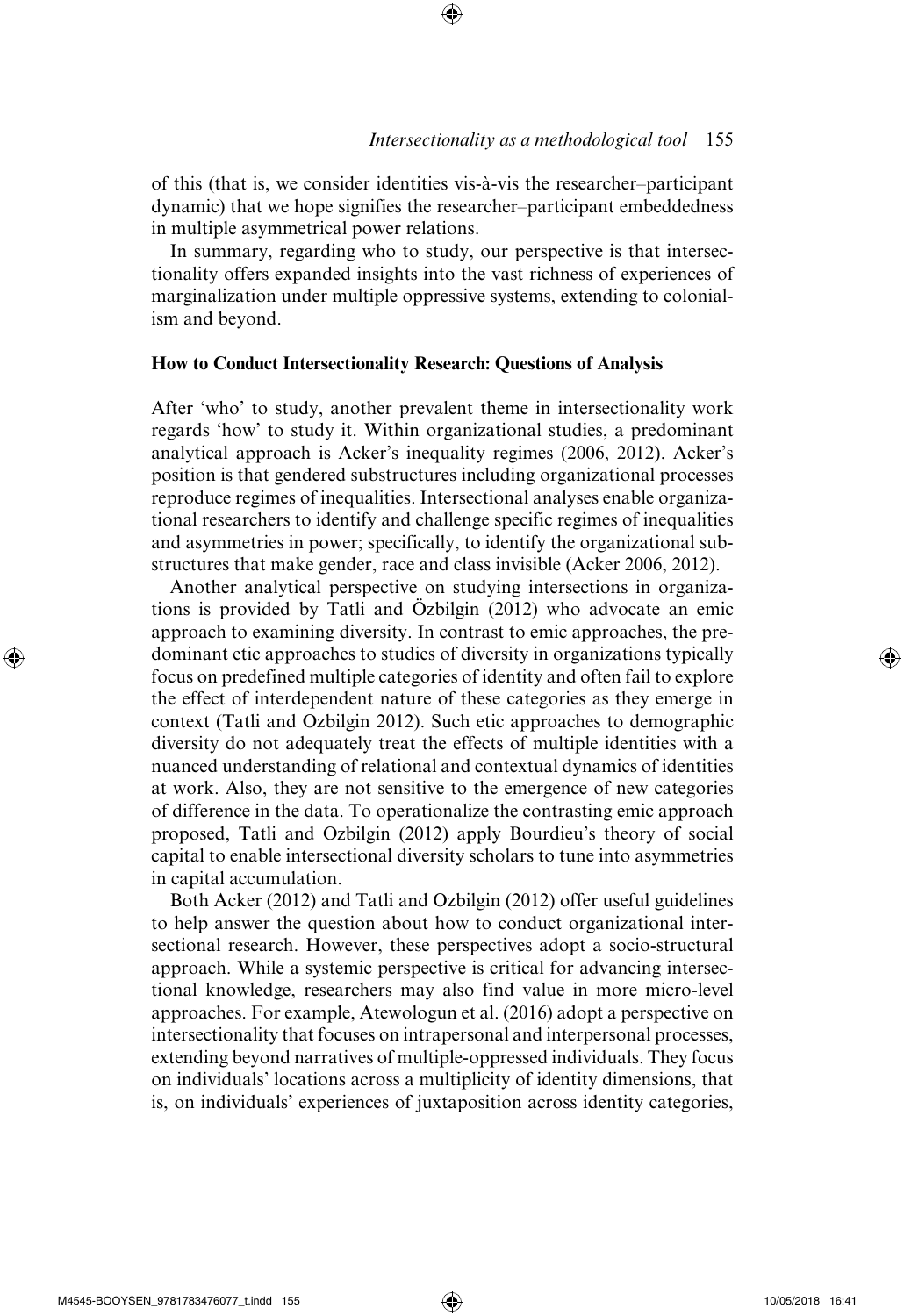rather than the cumulative impact of straddling multiple worlds. They introduce the notion of intersectional identity work as 'a perspective for examining the ongoing construction of mutually constituted identities in response to identity threat' (Atewologun et al. 2016, p. 227). Using this approach, intersectional analytical insights can be gleaned from understanding how individuals 'engage with identity facets, adapting them to anticipate and interpret encounters, negotiating self and others' views about them' (Atewologun et al. 2016, p.239). Thus, Atewologun et al.'s (2015) approach is aligned with a qualitative methodology that seeks deeper engagement with categories as situated, complex and embodied.

⊕

# **Engaging with the Murkiness of Intersectionality**

Overall, we see these two issues regarding who and how to study intersectionality as relating to the open-ended nature of intersections. We join other intersectionality scholars (for example, Davis 2008) in embracing the ambiguities and uncertainties generated by intersectionality work as not necessarily a constraint but as a possibility for transformation. Intersectionality research serves as a catalyst for seeking out alternative, blended and innovative approaches for understanding lived experiences at the nexus of multiple positionalities. Nash (2008) encourages engaging with the murkiness and contradictions in intersectionality theory in order to realize its commitment to combat various forms of oppression. Our contribution in this chapter is that engaging with the complexities of intersectional qualitative research offers possibilities for studying power asymmetries and revealing privileges, particularly at the individual level of analysis. Next, we discuss five tools and practices that embrace the situated and dynamic nature of researcher–participant identities and acknowledge that these are shaped by different gradients of power and disadvantage.

# TOOLS FOR CONDUCTING INTERSECTIONAL QUALITATIVE RESEARCH

We discuss five methodological practices and tools that apply the intersectional framework that can be used by qualitative researchers at different stages of the research project (Table 7.1). We hope these tools contribute to understanding the situated nature of identities and the impact of this situatedness on researcher-participant dynamics. These tools are adopting intersectional reflexivity (best applied at the project outset, and ongoing through the project), a privilege versus penalties board game (best applied at the project outset, but can be used as a data collection tool), plotting an

⊕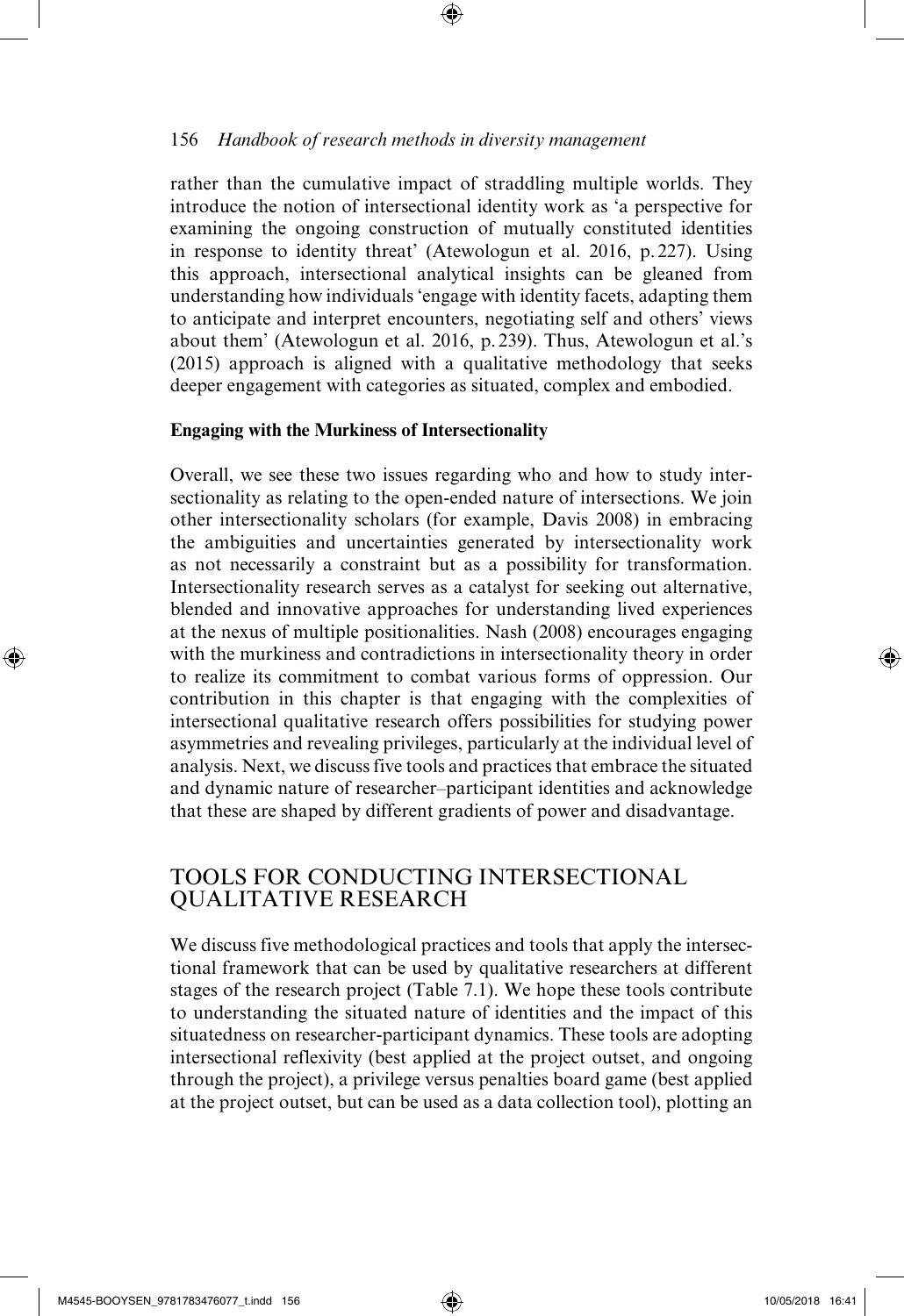| Research phase          | Design and<br>set-up                                                      | Entering the field and Data collection and<br>briefing participants | analysis                                                                            |
|-------------------------|---------------------------------------------------------------------------|---------------------------------------------------------------------|-------------------------------------------------------------------------------------|
| Methodological<br>tools | Intersectional<br>reflexivity<br>Privilege and<br>penalties<br>board game | Intersectional identity<br>web                                      | Photovoice<br>audiovisual data<br>collection<br>Intersectional<br>identity journals |
| Primary target          | Researchers                                                               | Researchers and<br>participants                                     | Participants                                                                        |

*Table 7.1 Methodological tools and techniques for conducting qualitative intersectional research on equality, diversity and inclusion*

⊕

identity web (recommended on entering the field and engaging with participants), keeping an intersectional identity work journal (recommended as a data collection tool) and conducting participant-led audiovisual data collection (recommended during data collection and analysis). We have used these tools and practices in teaching, research and consulting applications relating to the concept of intersectionality. Next, we discuss how these practices and tools can be practically used to elicit the perceptions and experiences of researcher and participant as they cohabit socially constructed intersectional positions in a research project.

# **1. Cultivating Intersectional Reflexivity**

Our first recommended tool is intersectional reflexivity. We encourage researchers to adopt this in advance of, and through, the intersectional research project. This recommended mindset is inspired by Yuval-Davis's work. Yuval-Davis (2012) called for a 'situated intersectional perspective' for studying everyday experiences relating to embodied identities that border or cross identity categories. According to Yuval-Davis, researchers have to traverse various boundaries of belonging that invariably include some people and exclude others. Thus, situated intersectionality entails dialogue across different social positions, a form of cross-boundary engagement that enables a common ground for shared understanding. Although her emphasis stems from her work on communities, nationalities and migration, our position aligns closely with Yuval-Davis's situated epistemologies.

As research participants shift boundaries of identification, so Yuval-Davis (2015) encourages researchers to mindfully engage in such dynamics. Thus, intersectional qualitative researchers need also to pay attention

⊕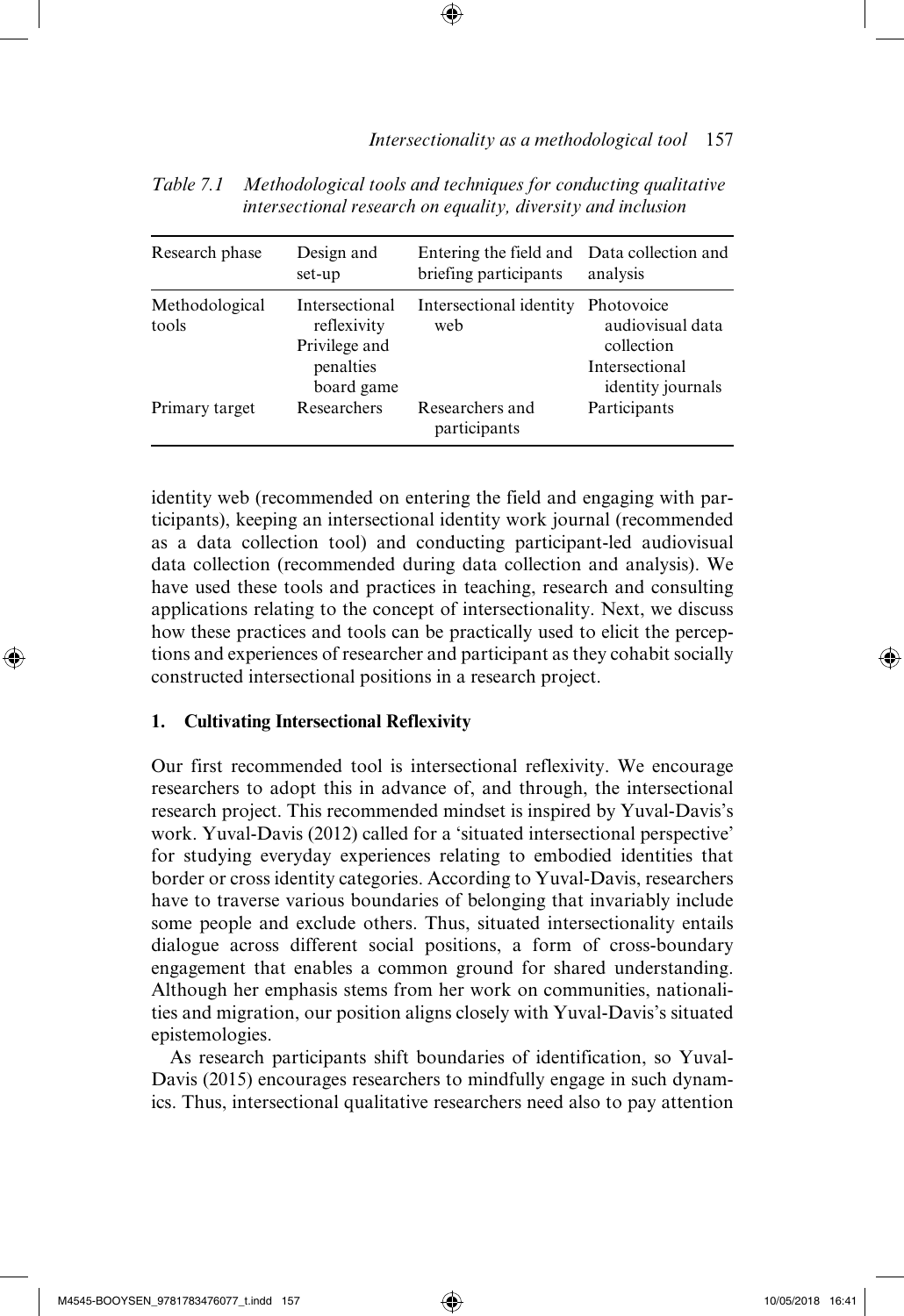to 'rooting' (that is, a reflective understanding of one's own positioning) and 'shifting' (that is, understanding the situated nature of other participants' positionalities) as they conduct their research. In Yuval-Davis's (2015, p. 641) words, this entails 'being self-reflective regarding one's own positioning (rooting) and yet attempting to understand the situated gazes of the other participants (shifting)'.

⊕

In our experience, practical techniques to enable researchers' selfreflection and empathy when conducting qualitative intersectional research are rare. Broadly, all the other tools we discuss in this chapter (the privileges versus penalties board game, intersectional identity web and journals, and photovoice audiovisual data collection) do enable Yuval-Davis's concepts of 'rooting' as self-reflection, and 'shifting' as enhanced situated understanding, to varying degrees. In general, these tools foreground lived experience and require active engagement (through the duration of the research process) with intersectional identities as embodied and situated in various constellations of privilege and marginality.

Focusing specifically on approaches to cultivate intersectional reflexivity, we encourage researchers to seek a deeper understanding of the dynamic nature of intersectional work done by researchers and participants where multiple identities are embodied, narratives shift and social identity borders are regularly traversed. Cultivating intersectional reflexivity requires that identity intersections are actively deployed to make sense of the research processes in which participants and researchers engage as they co-produce data and knowledge. While this seems evident, it is not always practiced. For example, Hulko (2009) reflects on her disappointment with feminist scholars who are marginalized as women but otherwise privileged as straight, white, able-bodied North American, married and genderconforming. Such scholars do, intellectually, acknowledge the systems of interlocking oppressions, but often pay insufficient attention to privilege, and how intersecting advantages and disadvantages may have affected their theorizing. Thus, self-reflections about your role in the research process may be necessary. Reflexivity 'goes beyond reporting facts and truth to actively constructing interpretations of the researcher's own experiences in the field and then questioning how these interpretations came about' (Hertz 1997, p.15). Reflexive intersectional authors highlight the importance of being aware of researchers' reactions to data, and share personal struggles in navigating the research process. Examples of this can be found in the reflexive accounts of Douglas (2002), Bell et al. (2003), Pio (2007) and Kamenou (2007). For example, Kamenou (2007, p. 2002) acknowledges her position 'as a white minority researcher of Greek-Cypriot origin, investigating the experiences of non-white minority groups'. Kamenou (2007) recounts how some of her South Asian and black Caribbean female

⊕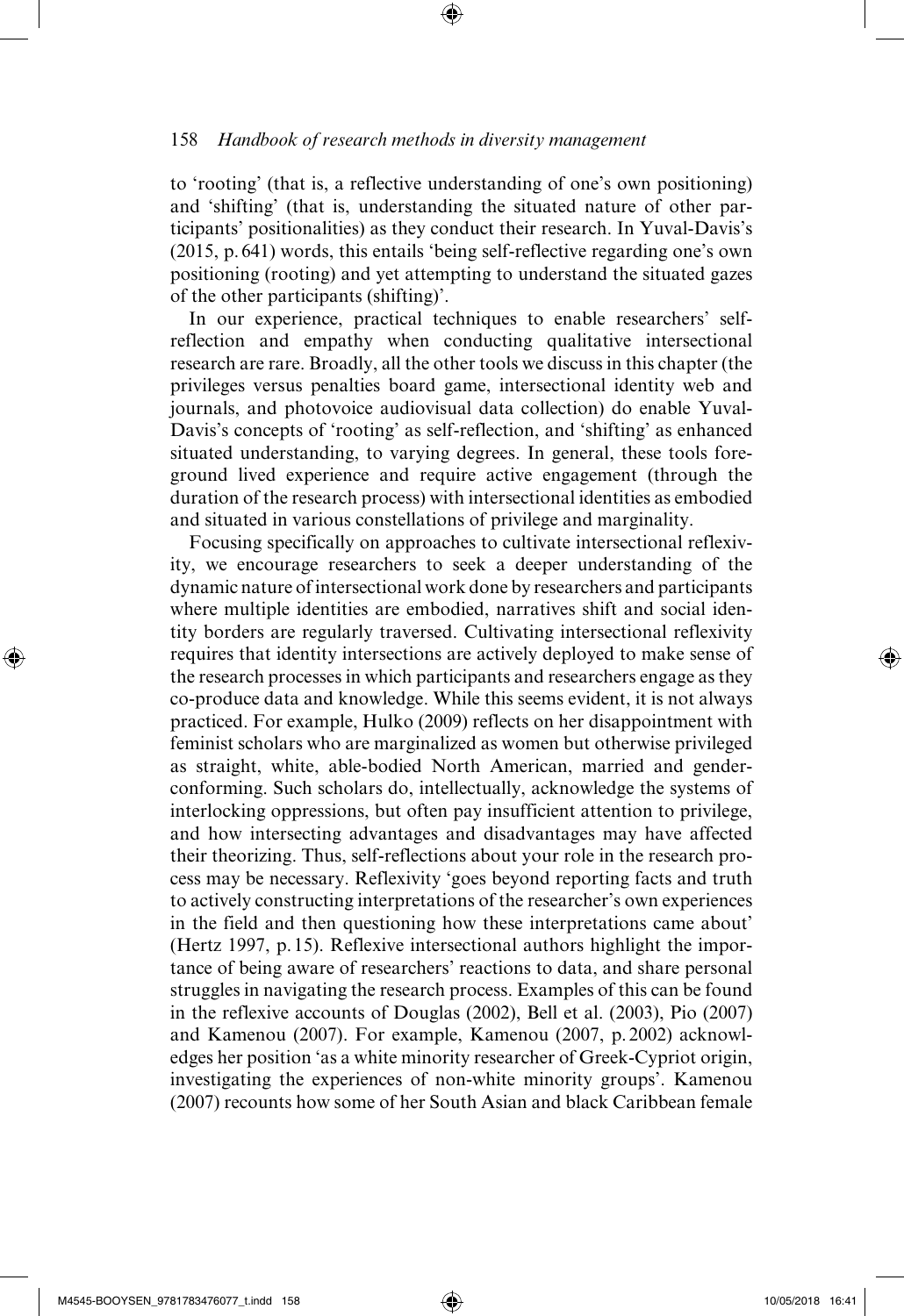# BOX 7.1 RECOMMENDED STEPS FOR CULTIVATING INTERSECTIONAL REFLEXIVITY

Cultivating intersectional reflexivity:

- 1. Articulate your own salient intersectionalities.
- 2. Note how these intersectionalities may play out at intrapersonal, interpersonal and institutional levels.

⊕

- 3. Manage the emotions, knowledge and experiences associated with this heightened awareness:
	- (a) Develop 'negative capability' a form of openness of mind and comfort with uncertainties and not knowing.
	- (b) Practice cultural humility interrogate your relationship with the whole person (research participant), to identity potential resources or gaps that may be inherent in power differences and their past and present life experiences.

participants saw Greek culture, religion and tradition as similar to their experiences, treating her as 'one of us'. Despite this Kamenou (2007) also acknowledges that an understanding of ethnic minority groups' lives from majority group researchers would be partial and incomplete. Such a reflexive approach to qualitative intersectional research acknowledges the social construction of multiple intersecting identities and intersubjectivity of meaning generated in this research. Thus, we advocate that researchers interrogate their own social location vis-à-vis their participants', and the research topic, and that, while doing this, privilege is actively and mindfully integrated into theorizing and reflection. We position intersectional reflexivity at the start of the research process, but see it as critical during latter stages in the research process – during design, when conducting the research in interaction with participants and during data analysis.

In practice, how can researchers cultivate such intersectional reflexivity? Reflecting in advance entails three important steps (Box 7.1). First, researchers could start by identifying and articulate their own salient intersectional identities. By this we do not mean an unending list of personal, social and relational identities, but a list of the handful of identities visible and invisible, mutable or fixed that may be salient in the context of the study. This list may well change from project to project, or even from one fieldwork site to the next. In our experience, privilege and marginalization in work-related diversity scholarship are typically related to ethnic, gender, professional, age, language fluency and social status. This first step is important because, when conducting diversity and

⊕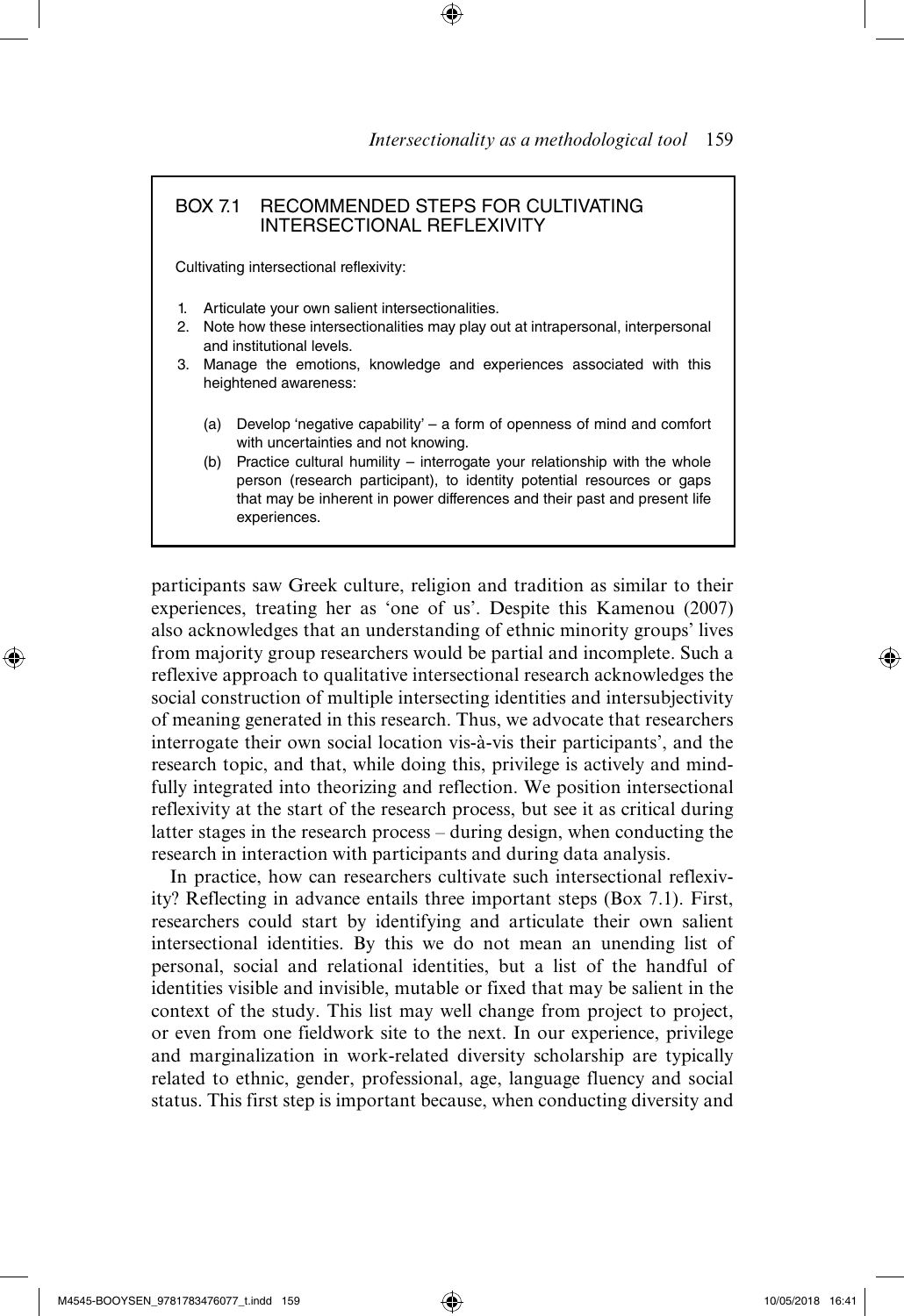other scholarly work, researchers implicitly or mindfully navigate their privilege (including education and cultural capital) with disadvantaged identities (for example, gender, ethnicity, social class). For the researcher, it is important to articulate where each identity is located relative to the participant – in which of these areas is he or she privileged and likely to purposefully or inadvertently take on a dominant role? What are the implications of this for the knowledge experience?

⊕

Second, we encourage researchers to be sensitive to sites of intersectional identity salience in collecting and analyzing data (Atewologun 2014). Identity salience occurs 'when an individual is prompted to categorize himself or herself along identity oriented criteria' (Forehand et al. 2002, p.1087). Salience can occur at intrapersonal, interpersonal and meso-levels (Atewologun, 2014). At the intrapersonal level, intersecting identities shift in value and meaning for the researcher throughout the research project. Also, social identities play out differently during interpersonal encounters between researcher and participants. Atewologun (2014) describes how ethnic Black male identity salience may be hyper-masculinized and ethnic Asian male identity salience hypo-macho/masculinized in comparison with normative masculinity. This challenges assumptions about what 'ethnic-gender' experiences may mean in minority, ethnic male professionals' identity accounts. Finally, at the meso-organizational level, contextual factors such as demographic distribution and diversity policies can also influence the value, meanings and enactment of social identities. This means that, while the research topic may be restricted to one unit of analysis (the individual, the group/team, the organization or the community) awareness of the significance and attributions given to intersections can be generated from multiple levels (Atewologun 2014). Thus, researchers could be cognizant of the most pertinent influences, to articulate the ways in which prevailing context (for example, sub-discipline, academic domain, geographical or national zones) may influence researcher -participant dynamics and data interpretation.

For the third recommended step for cultivating intersectional reflexivity, researchers could seek to manage the emotions, knowledge and experiences associated with this heightened awareness. What are the implications of a researcher's intersectional location and to what extent can this be used as a point of affinity or alliance between others? For example, Bell et al. (2003) elaborate on the complexities of conducting gendered and raced research in organizations, drawing on sensitive issues such as trust, authority and 'silence versus voice' as researchers of various backgrounds try to make sense of their data. One competence that researchers may need to acquire and hone to help manage the emotions, knowledge and experiences associated with this heightened awareness is 'negative capability',

⊕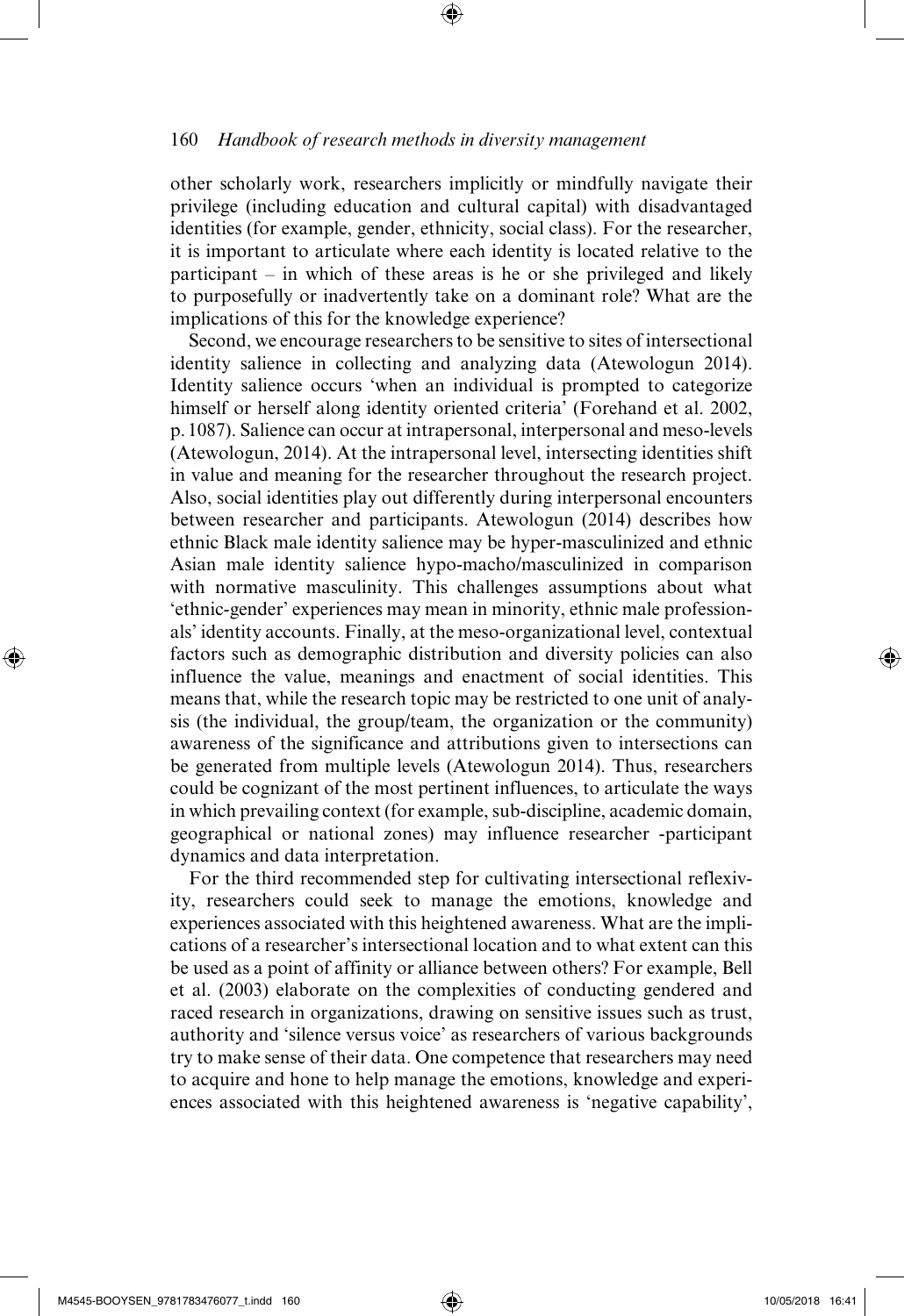which is a form of openness of mind and comfort with not knowing. This expression stems from John Keats's (1817 [1970]) appreciation of literary accomplishments 'capable of being in uncertainties. Mysteries, doubts, without any irritable reaching after fact and reason' (Keats 1817 [1970], p.43). In the context of organizational diversity research, Cornish (2011) highlighted three features of negative capability: (1) capacity to be open; (2) attentiveness to diversity and (3) suspension of ego. Negative capability also refers to sustained reflective inaction (Simpson et al. 2002), that is, our capacity to stay with difficult emotions and predicaments when we witness authentic narratives that challenge and unhinge various axes of our own privileges.

⊕

Developing negative capability mitigates against defensive and counterproductive reactions that thwart the insights we may gain about how embodied and situated identities contribute or reproduce systems of inequalities as we conduct and interpret data. Negative capability in the context of qualitative intersectional research also links with the notion of cultural humility (Ortega and Coulborn Faller 2011). Cultural humility is advocated over cultural sensitivity, the latter being the cultural competence that is often emphasized in social work and organizational diversity training. Cultural sensitivity accentuates homogenous shared group characteristics, thus undervaluing clients' unique differences, and pressures workers to be experts on their clients' culture. Cultural humility, on the other hand, integrates multicultural and intersectional understandings. It is advocated to improve social work practice because it draws attention 'to the diversity of the whole person, to power differences in relationships (especially between workers and families), to different past and present life experiences including microaggressions, and to potential resources or gaps' (Ortega and Coulborn Faller, 2011, p. 32). Ortega and Coulborn Faller's (2011) cultural humility perspective draws upon three dimensions from the vantage point that social workers' and their families' lives are interconnected; researcher and researched lives are similarly so connected. Their first two dimensions are (1) self-awareness and reflection about our privileges and beliefs and practices; and (2) having an open mind with awareness that our knowledge of differences is partial, incomplete and biased. These dimensions reinforce the broader discussion on cultivating intersectional reflexivity made thus far. Their third dimension draws on adopting an orientation of learning from others. They encourage social workers to view their professional helping roles as part of a greater connectivity between peoples, and to welcome their clients' cultural expertise as a contribution to this greater whole. For researchers, this means seeing research participants' identity constellations as critical contributions to the body of scholarly work. Thus, when we approach qualitative

⊕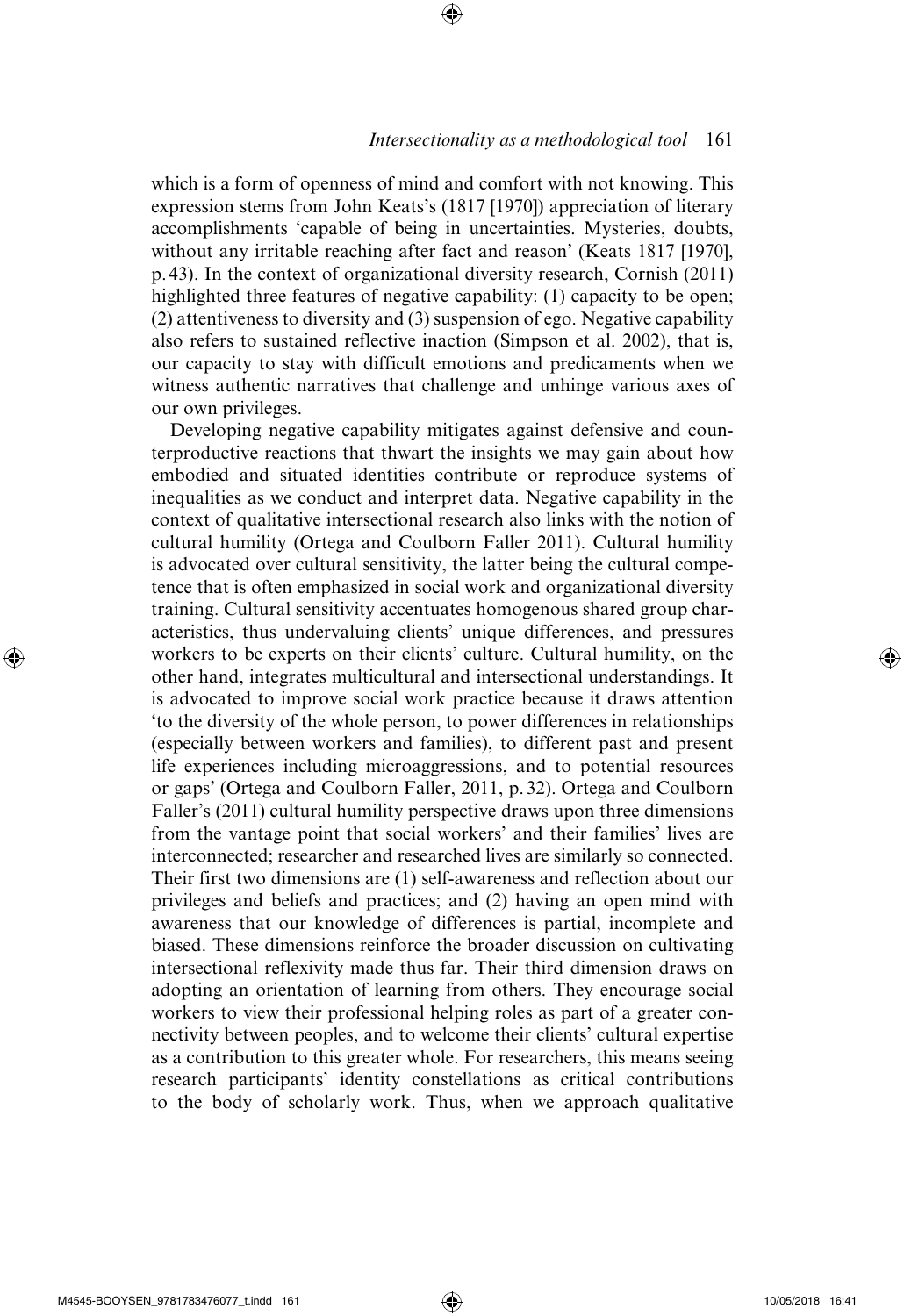EDI research with an enhanced and critical intersectional reflexivity, it raises the potential for enhanced meaning creation and co-production of knowledge.

⊕

# **2. Revealing Privilege and Penalty: The American Dream Board Game**

A second tool that applies intersectionality in qualitative EDI research is the American Dream board game, an experiential yet fun exercise for revealing privileges and penalties inherent in the American myth of meritocracy. The board game was developed by Yim (2006) to promote a reflective understanding of axes of privileges and marginalities associated with various identities and has been used as a pedagogical as well as an intervention tool. The board game is modelled after Monopoly. Each participant is assigned a character, comprising a range of intersecting identities including ethnicity and gender. As participants roll the dice to reach the 'picket fenced house' (a symbol of the great American Dream), they have to navigate actions printed on cards in the Chance deck that describe a variety of discriminatory experiences of those who embody many marginalized identities (for example, you are driving your car, you are pulled over at a stop sign, All Blacks move two spaces back). The game is a useful tool for opening up conversations about a topic that may be sensitive or about which majority group members are unware. The game permits individuals to explore their own values, privileges and disadvantages in a relatively safe space. We recommend this game for the project design and set-up stages. As privilege is typically invisible (McIntosh 1990), we suggest this tool for research members who may be new to the intersectional framework, as well as for newly-formed research teams. This game can be used to generate discussion, insight and reflections in a diverse and/or newly formed research team about to embark on working together on an intersectional research project.

#### **3. Intersectional Identity Web**

Our third recommended tool for conducting intersectional EDI qualitative research is the identity web (Figure 7.1). This tool is applied within the intersectional identity work framework advocated by Atewologun et al. (2016). Intersectional identity work combines an identity construction frame with simultaneous identity positions. This views identity construction dynamics as entangled with individuals' simultaneous position along axes of differences relating to gender, racial, class-related advantage and disadvantage, and others. Such dynamics can be revealed through plotting an identity web as well as keeping an identity journal (discussed in the following section).

⊕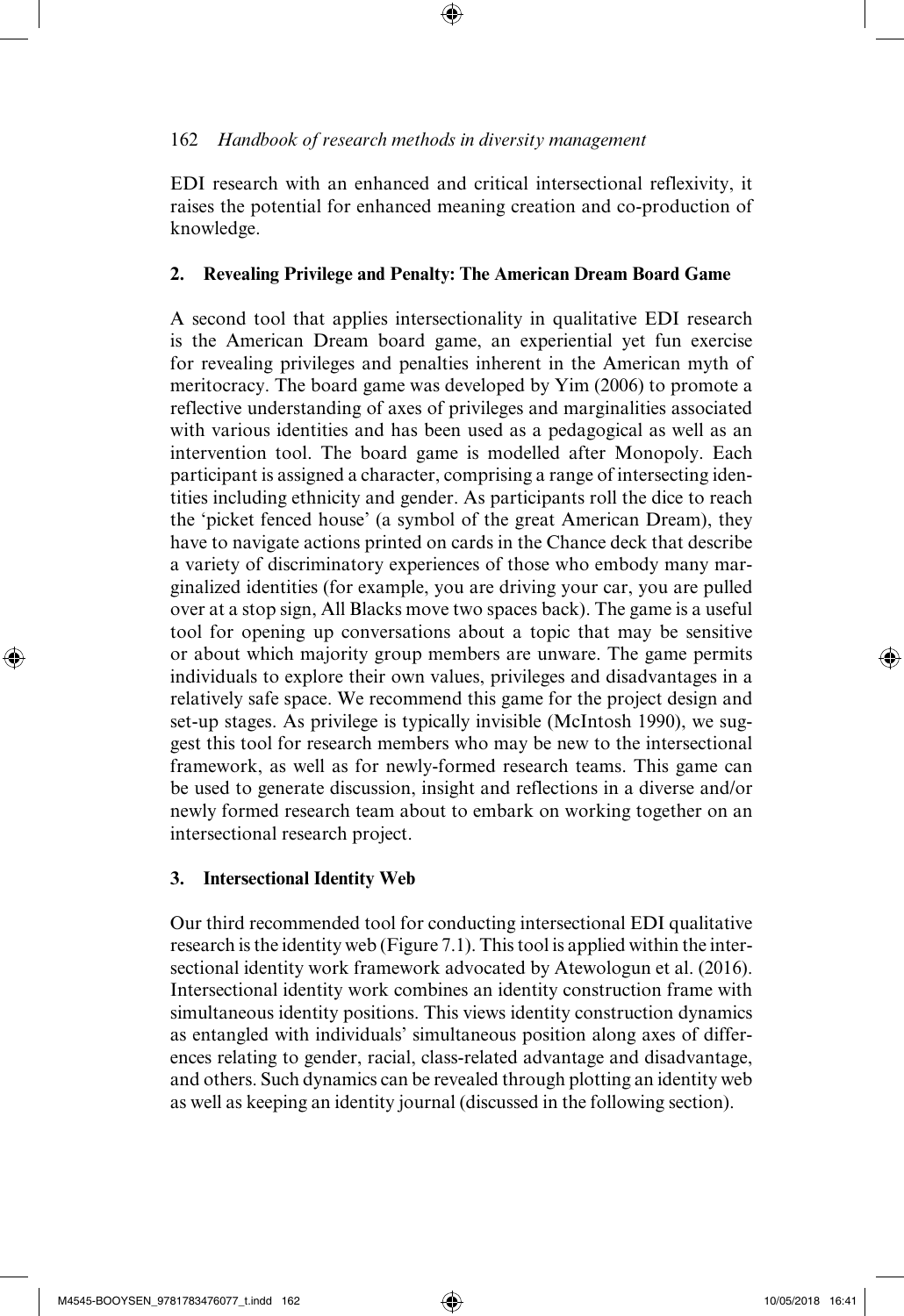Advantaged Disadvantaged Old Muslim English as second language Lesbiang, gay, bisexual Upper & Uppermiddle class White Male Young Non-Muslim Heterosexual Persons with disabilities Working class, poor Non-white Female Able-bodied English as first language

 $\bigoplus$ 

*Intersectionality as a methodological tool* 163

*Source:* Adapted from Morgan (1996).

◈



Applying intersectional identity work helps individuals locate themselves across multiple identity configurations (including subordinate and dominant identities) for meaningful insight into experiences of intersectionality. The intersectional identity web is a useful method to use during participant briefing in advance of conducting research interviews or more directly as a protocol to be used during interviews. The identity web offers a relatively structured method for eliciting intersectional identity data. The 'web' maps identity constellations – radial lines representing multiple identity dimensions (for example, race, gender, able-bodiedness, religion, weight, sexual orientation, education, skin colour and class) (based on Morgan 1996). Individuals plot themselves on the graph, typically resulting in differential dis/advantage on several identity dimensions. They are then asked probing questions such as how the identities work together or under what circumstances or contexts specific identities are more or less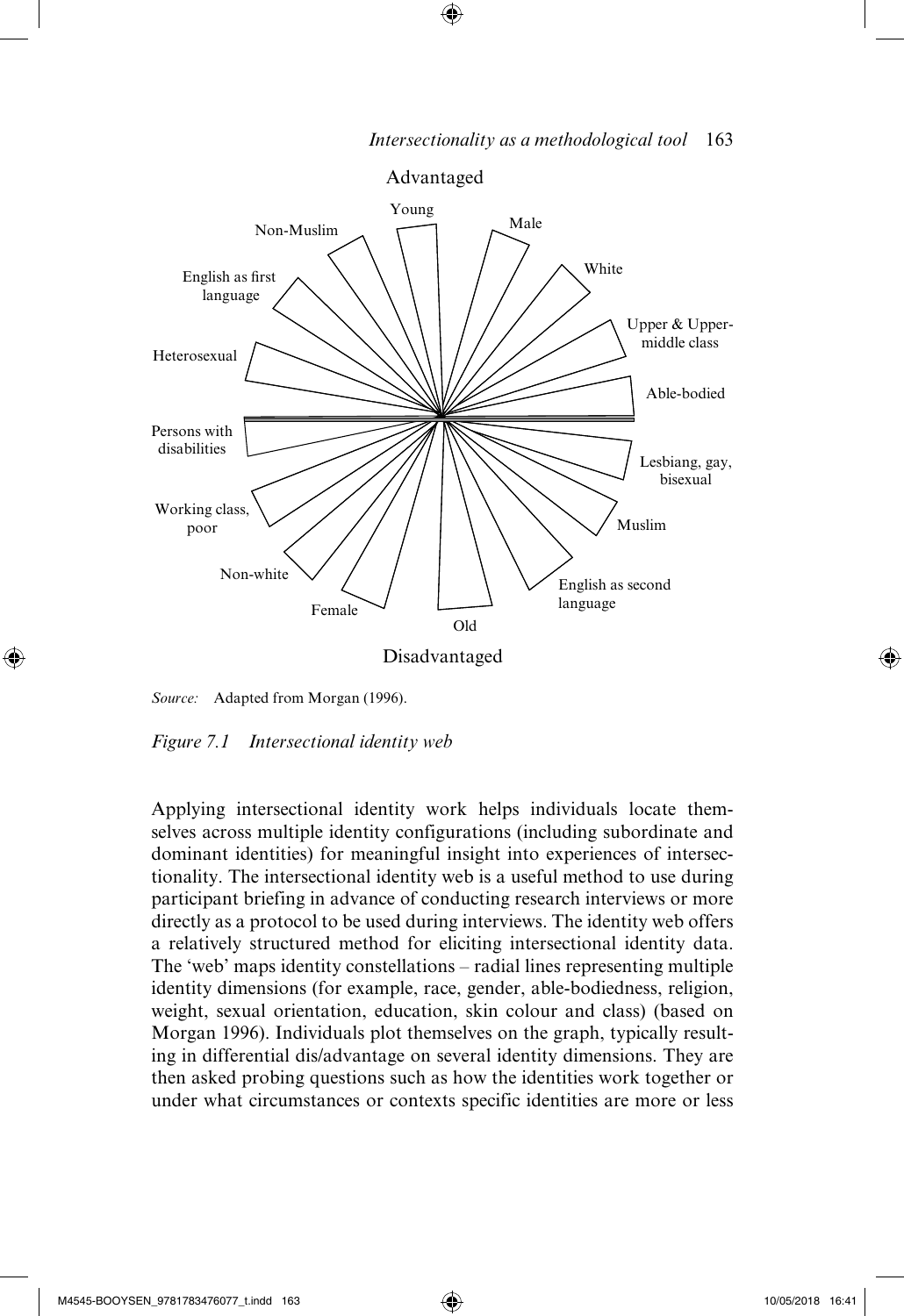⊕

salient than others. Diversity research in organizations has traditionally emphasized the fixed, categorical and binary nature of male, ethnic and other privileges. The 'haves' are often pitted against the 'have nots' – compared with white, middle-class men, 'others' are typically assumed not to experience privilege (as noted by Atewologun et al. 2016). However, the intersectional identity web enables in-depth exploration of individuals' constellation of multiple subordinate and dominant intersecting identities (for example, as a highly educated, native English language speaker from a higher socioeconomic background who is gay and dyslexic). Thus, the tool challenges non-dichotomous assumptions of advantage versus disadvantage prevalent in diversity research. Overall, the method is a critical tool to elicit intersectional dynamics for qualitative research purposes. It can also be useful for conducting intersectional analyses beyond traditional minority samples to extend to majority or mixed majority and minority individuals. For majority group members, this method can be used to reveal invisible privileges. To our knowledge, while this method has been used for learning and developmental purposes by one of the authors (for example, in workshops and in management coaching), it is yet to be used as a data collection tool.

#### **4. Intersectional Identity Work Journal**

Inviting participants to complete journals to record their experiences relating to intersections is our fourth recommendation for conducting qualitative intersectional EDI research. Much qualitative intersectional research relies on interviews. This is because the interview method is familiar, flexible and ideally suited for exploring complex issues (King 2004) such as experiences at the location of multiple marginality. Interviews also encourage openness and sharing with interested outsiders (King 2004). However, our experience of conducting intersectional EDI research is that there is a risk of biased recall, focusing on notable experiences of disadvantage and discrimination. Therefore, we advocate the journal method which mitigates some of the challenges of diversity research. For instance, regular journal entries enable a focus on lived everyday experiences, rather than memorable episodes such as experiences of stigma. Using journal entries as the primary data source also removes the requirement to examine narratives about personal experiences and then infer identity constructions from interview narratives. Journals are also less reliant on respondents' memory to recall everyday events relating to identity simultaneity. Atewologun et al. (2016) used journals supplemented with interviews to capture rich data on everyday identity-heightening events experienced by senior-level minority ethnic women and men. For each

⊕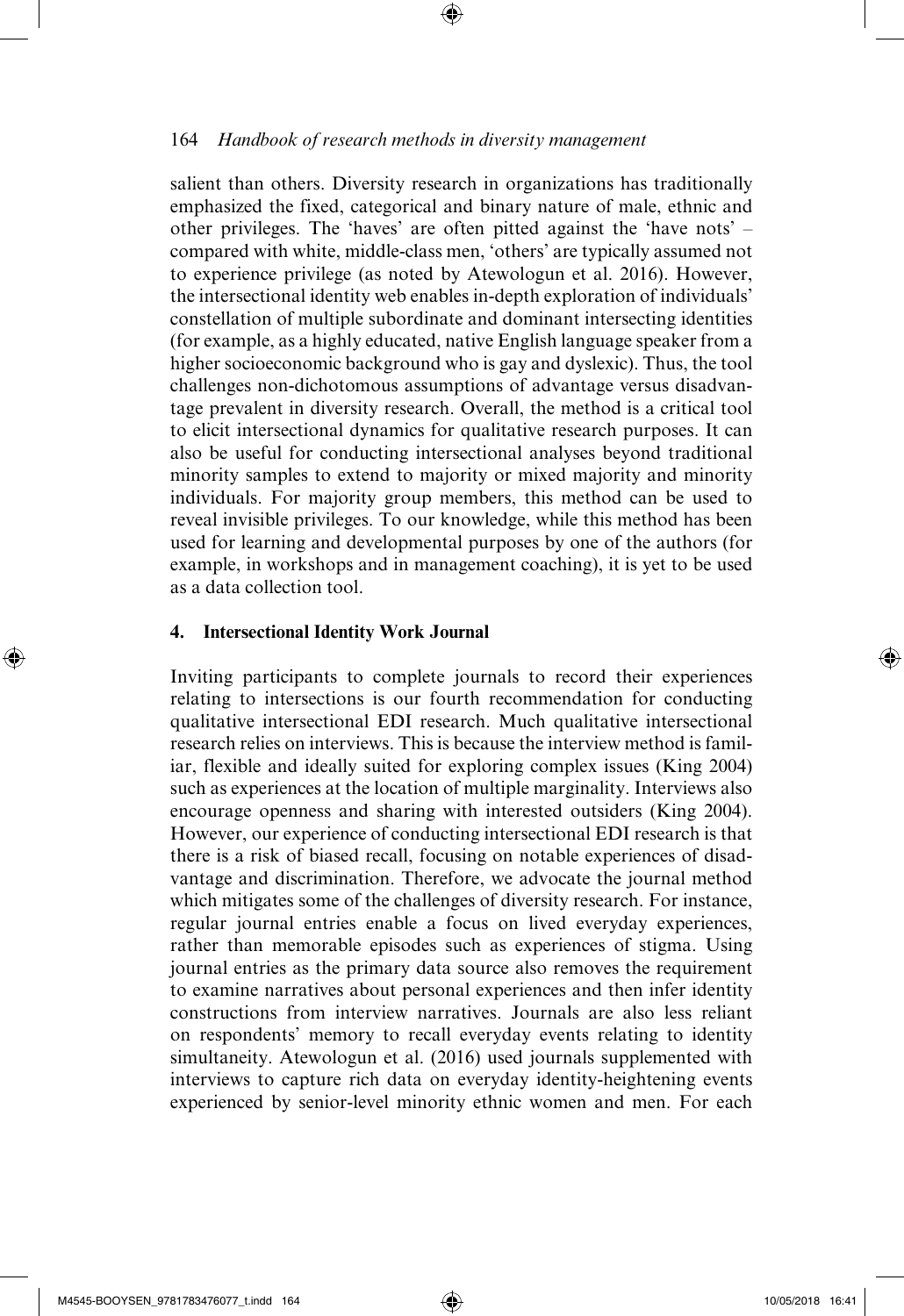# *Intersectionality as a methodological tool* 165

respondent, they used the gender or ethnic marker with which the participant had originally self-identified, such as 'senior man of Indian origin'. Journal entries were prompted by the question, 'Can you think about a time/event/episode at work today that prompted you to think of yourself as a senior (man of Indian origin, for example)?' (Atewologun et al. 2016). The authors viewed multiple identities as mutually constitutive, and avoided additive assumptions (for example, asking respondents to rank or separate their identities) and referred to respondents' intersecting identities using descriptors that most resonated with them in personalized journal templates and interviews. Using the identity-salient episodes elicited from the journals as an interview prompt enabled the authors to elicit rich data on everyday intersectional identity work. The study revealed how intersecting identities are leveraged across various power positions – in encounters with subordinates, superiors and clients. The methodology enabled theorization about how respondents subjectively constructed identity dimensions independently or simultaneously as cues and resources to understand or alter disadvantaged or privileged experiences (Atewologun et al. 2016).

⊕

Reflecting on intersecting identities in journals appeared to be a powerful tool for enabling participants' insight and self-development. Similarly to the identity web described in the previous section, journals may be adapted for use with majority as well as minority individuals, to record and reflect on everyday experiences of inclusion and privilege and/or exclusion and subordination.

#### **5. Photovoice Audiovisual Data Collection**

The final tool we recommend for conducting qualitative EDI research on intersections is photovoice – a participatory photography data collection and analysis method. Photovoice is used as a tool in community-based research to understand community members' perspectives on a critical issue in their community. Typically, participants are asked to take pictures to visually represent how they feel and think about an issue. Following this activity, the researcher meets with the participants and invites them to discuss the pictures to gain insights about the issue from the community members' standpoint. We see this tool as useful for deepening phenomenological understanding of identities and belonging. Photovoice is a research tool developed for working with members of marginalized communities so that they can identify, represent and present their lives from their perspective (Wang and Burris 1997). This approach, often used as part of an action research methodology, sees members of marginalized communities as the experts on their lives, and this tool is an opportunity

⊕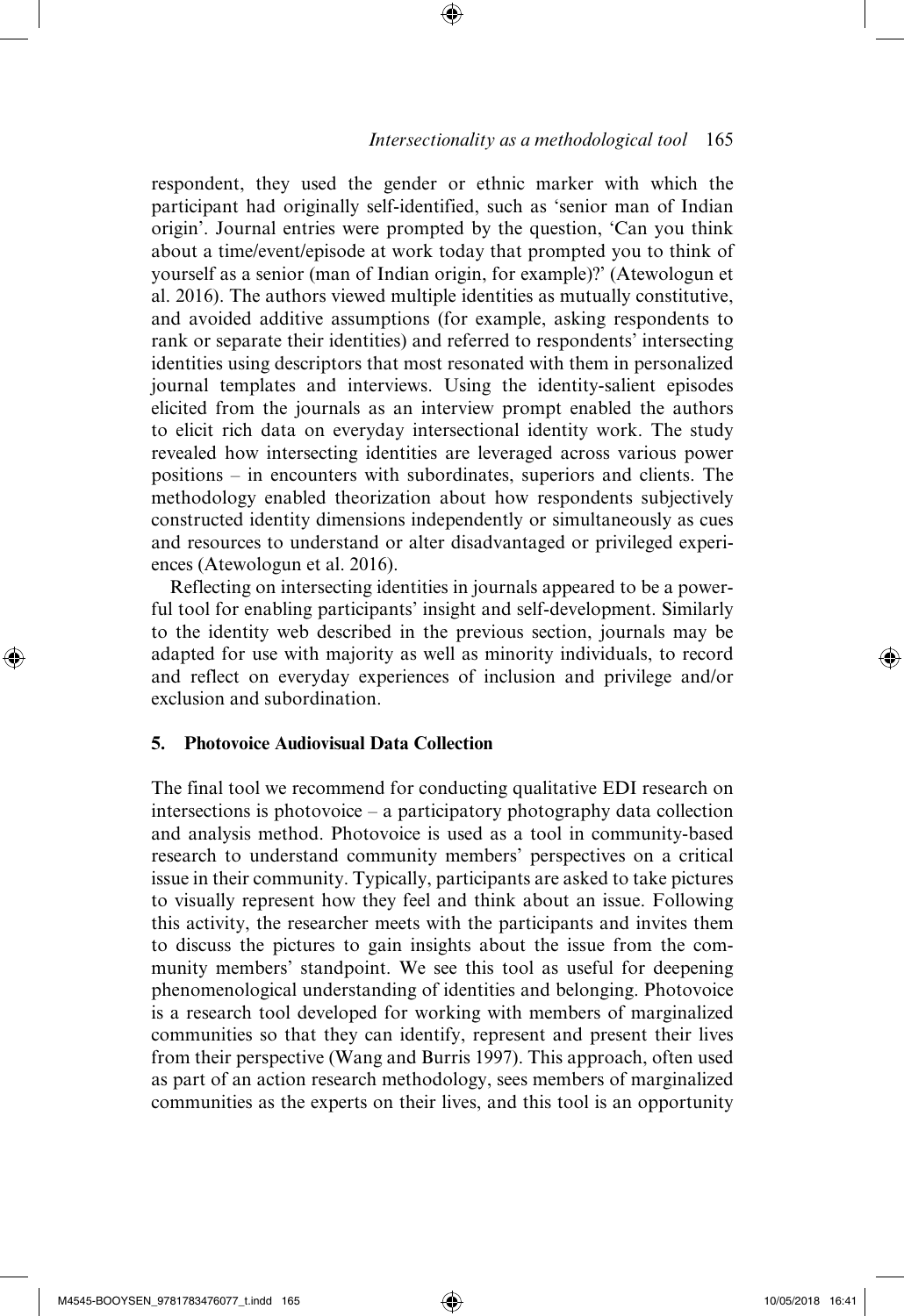⊕

for individuals to share their expertise and knowledge with researchers (Wang and Burris 1997). Wang et al. (1996) characterize photovoice users as 'visual anthropologists'. From the perspective of intersectional identities, participants would utilize images to present their multiple identities, and to share their perceptions about issues or specific concerns they face based on their identity locations. For example, in a study of working-class men (butchers), Slutskaya et al. (2012) found that photovoice elicited themes that were rarely discussed or reflected in the literature (for example, themes relating to identity, nostalgia and memory). For instance, one of the butchers took pictures to reveal the aesthetic dimensions of packing the meat. Slutskaya et al. (2012) reported that photovoice provided an opportunity for working-class men to speak, and for participants to take control of data generation, enabling their active co-participation in the research process. The method elicited new insights and themes critical to the intersections of class and gender, such as the conflict between embodying a marginalized class identity and being a man. Thus, photovoice elicits phenomenologically grounded narratives providing powerful insights about issues, identities and belongings.

# **CONCLUSION**

⊕

In this chapter, we presented five methodological practices and tools – cultivating intersectional reflexivity, playing a privilege versus penalties board game, plotting an intersectional identity web, keeping an intersectional identity work journal and collecting participant-led audiovisual data. These tools were offered as practical responses to two prevalent themes pertinent to conducting qualitative intersectionality research; that is, which marginalized identities to study and how best to analyze the insights elicited from intersectional projects. Our recommended tools and practices also counter the additive assumptions of multiple identities, for example, that analyses of sexism, can be layered over racism and homophobia, to understand minority lesbians' experiences. Rather, our recommended approaches (ongoing researcher intersectional reflexivity, research team dialogue facilitated through the privilege versus penalties game, eliciting how participant identity combinations play out using the intersectional identity web, journal, or participant led data) embrace the complexity of intersectionality as situated and embodied within the research context as well as within the researcher–participant dynamic.

We acknowledge some of the boundaries of our advocated approaches. For example, we have emphasized agency over structural examinations of intersectionality. We believe that this individual, micro-level and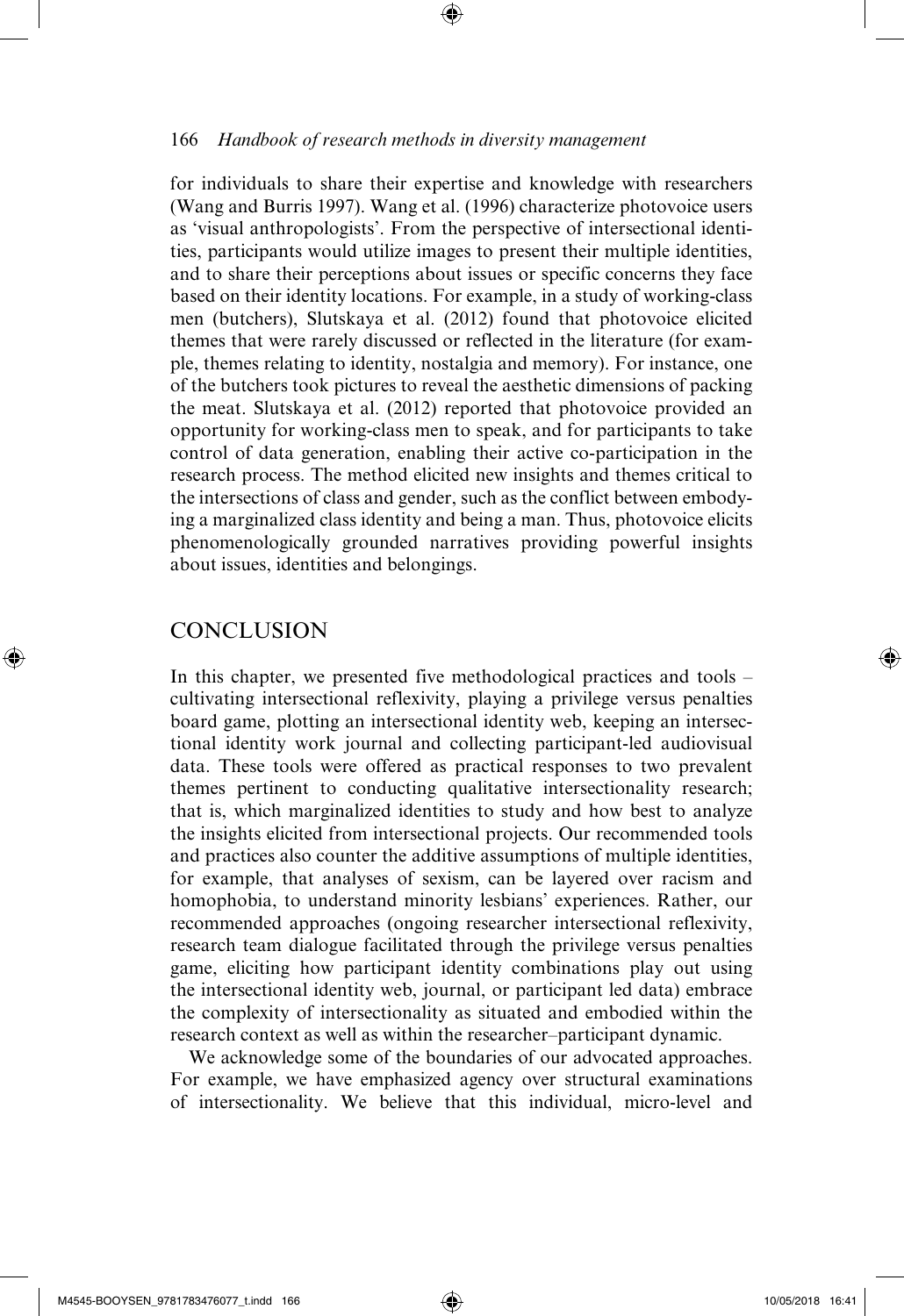# *Intersectionality as a methodological tool* 167

psychologically inspired focus offers added value to intersectionality in EDI research, and is complementary to sociological, macro approaches. Another potential criticism lies in the argument that a focus on privilege that can render invisible the experiences of the oppressed, further sidelining individuals at the margin (as recognized by Walby et al. 2012, and others). Our position is that, generally, researchers tend to come from more dominant social positions than their research participants. We argue therefore that there is greater potential for attaining social justice and equity in the production of EDI research by approaching research from the perspective of multiple simultaneous privilege and marginalization in which both researcher and researched are entangled. Thus, this is not a binary position of pitting the advantaged researcher against the disadvantaged participant; rather, we adopt a nuanced perspective that acknowledges that, in many ways, 'we are all sometimes privileged' (Atewologun and Sealy 2014, p.424), and in some ways, not, as we engage in co-constructed knowledge production.

⊕

Our recommended tools raise additional methodological questions. We have recommended that these tools are likely to come into their own at different stages of the research project. We suggested that each tool can be applied at different phases of the research project, from design and set up, to entering the field and participant briefing, to data collection and analysis. We also suggested ways in which they may be used complementarily. However, in due course, researchers' practical experiences of using these tools will offer guidance with regard to the most pragmatic and useful applications of these tools. Also, in time, it would be necessary to assess the extent to which these methods can be used as pedagogical tools to equip early career scholars to cultivate intersectional reflexivity and practice messy data collection.

In summary, we offer these techniques and methods as ways forward to deal with the messiness of qualitative intersectional EDI research, in particular with regard to concerns about which intersections to study and how to practically conduct such research. Our five tools seek to help researchers to capture the complex, intertwined experiences of multiple identity positions, to attend to reflexive understanding of the status of identities in the researcher–participant dynamic and to open up the space for participants to define their identities in their own terms. The methods we discuss here have been applied in a range of different circumstances including research, pedagogical and management development contexts. This is, however, the first time they have been brought together as a toolkit for enabling qualitative researchers to grapple with multiple identities and unequal social relations. We hope we have generated useful and practical starting points for researchers to engage with the fuzziness often associated with individual-level intersectional qualitative research in organizations.

⊕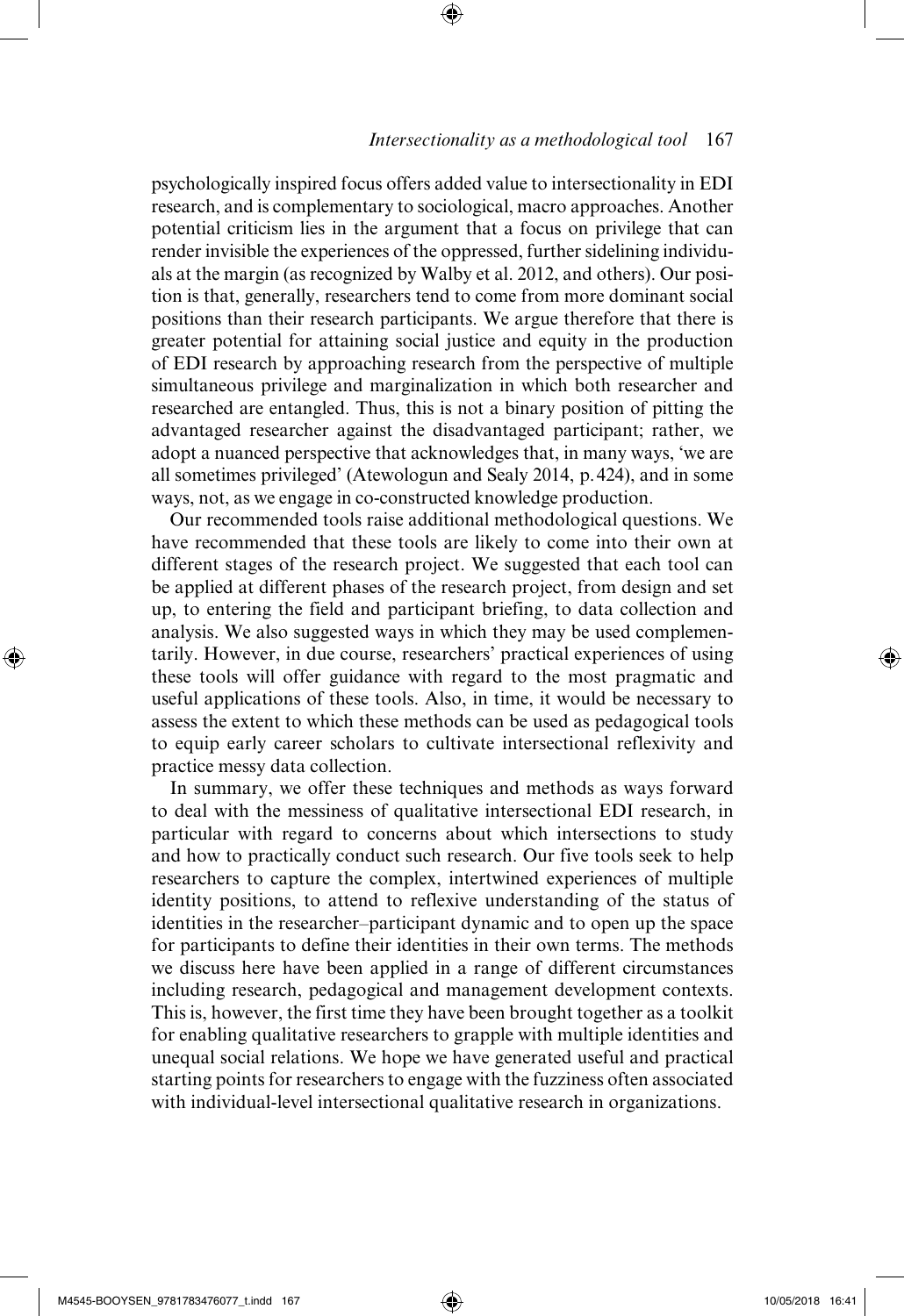# **REFERENCES**

- Acker, J. (2006), 'Inequality regimes, gender, class, and race in organizations', *Gender & Society*, **20** (4), 441–64*.*
- Acker, J. (2012), 'Gendered organizations and intersectionality: problems and possibilities', *Equality, Diversity and Inclusion: An International Journal*, **31** (3), 214–24.
- Alvesson, M., C. Hardy and B. Harley (2008), 'Reflecting on reflexivity: reflexive textual practices in organization and management theory', *Journal of Management Studies*, **45** (3), 480–501.
- Anthias, F. (2013), 'Intersectional what? Social divisions, intersectionality and levels of analysis', *Ethnicities*, **13** (1), 3–19.
- Atewologun, D. (2014), 'Sites of intersectional identity salience', *Gender in Management: An International Journal*, **29** (5), 277–90, doi:10.1108/GM-12-2013-0140.
- Atewologun, D. and R. Sealy (2014), 'Experiencing privilege at ethnic, gender and senior intersections', *Journal of Managerial Psychology*, **29** (4), 423–39.
- Atewologun, D., R. Sealy and S. Vinnicombe (2016), 'Revealing intersectional dynamics in organizations: introducing "intersectional identity work"', *Gender, Work & Organization*, **23** (3), 223–47, doi:10.1111/gwao.12082.
- Bell, E.L.J.E., D. Meyerson, S. Nkomo and M. Scully (2003), 'Interpreting silence and voice in the workplace: a conversation about tempered radicalism among Black and White women researchers', *Journal of Applied Behavioral Science*, **39** (4), 381–414.
- Bell, M.P. (2009), 'Effects of the experience of inequality, exclusion and discrimination on scholarship', in M.F. Özbilgin (ed.), *Equality, Diversity and Inclusion at Work: A Research Companion*, Cheltenham, UK and Northampton, MA, USA: Edward Elgar, pp.17–26.
- Bowleg, L. (2008), 'When Black + lesbian + woman  $\neq$  Black lesbian woman: the methodological challenges of qualitative and quantitative intersectionality research', *Sex Roles*, **59** (5–6), 312–25.
- Cho, S., K. Crenshaw and L. McCall (2013), 'Toward a field of intersectionality studies: theory, applications, and praxis', *Signs*, **38** (4), 785–810, doi:10.1086/669608.
- Cole, E.R. (2009), 'Intersectionality and research in psychology', *American Psychologist*, **64** (3), 170–80, doi:10.1037/a0014564.
- Collins, P. (2000), *Black Feminist Thought: Knowledge, Consciousness, and the Politics of Empowerment*, tenth anniversary rev. edn, New York: Routledge.
- Collins, P.H. (2015), 'Intersectionality's definitional dilemmas', *Annual Review of Sociology*, **41**, 1–20.
- Cornish, S. (2011), 'Negative capability and social work: insights from Keats, Bion and business', *Journal of Social Work Practice*, **25** (2), 135–48, doi:10.1080/02650533.2011.5 54974.
- Crenshaw, K. (1989), 'Demarginalizing the intersection of race and sex: a black feminist critique of antidiscrimination doctrine, feminist theory, and antiracist politics', *University of Chicago Legal Forum*, **1989** (1), 139–67.
- Davis, K. (2008), 'Intersectionality as a buzzword: sociology of science perspective on what makes a feminist theory successful', *Feminist Theory*, **9** (1), 67–85, doi:10.1177/1464700108086364.
- Dhamoon, R.K. (2010), 'Considerations on mainstreaming intersectionality', *Political Research Quarterly*, 22 September, online, doi:10.1177/1065912910379227.
- Douglas, C. (2002), 'Using co-operative inquiry with black women managers: exploring possibilities for moving from surviving to thriving', *Systemic Practice and Action Research*, **15** (3), 249–62.
- Else-Quest, N.M. and J.S. Hyde (2016), 'Intersectionality in quantitative psychological research I. Theoretical and epistemological issues', *Psychology of Women Quarterly*, **40** (2), 155–70, doi:10.1177/0361684316629797.
- Forehand, M.R., R. Deshpandé and A. Reed II (2002), 'Identity salience and the influence of differential activation of the social self-schema on advertising response', *Journal of Applied Psychology*, **87** (6), 1086–99.

Hertz, R. (1997), *Reflexivity & Voice*, Thousand Oaks, CA: Sage.

⊕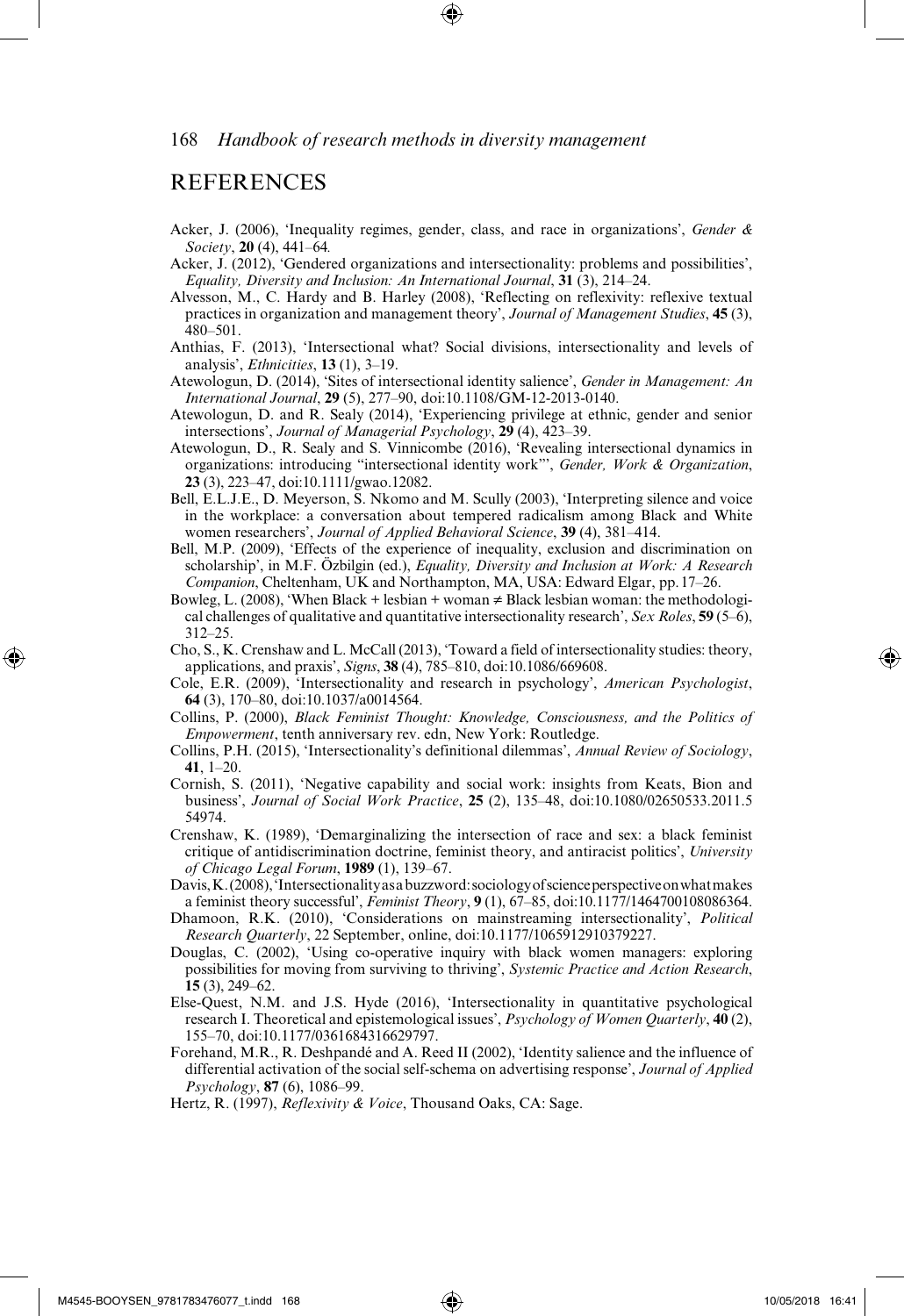- Holvino, E. (2010), 'Intersections: the simultaneity of race, gender and class in organization studies', *Gender, Work & Organization*, **17** (3), 248–77.
- Hulko, W. (2009), 'The time- and context-contingent nature of intersectionality and interlocking oppressions', *Affilia*, **24** (1), 44–55, doi10.1177/0886109908326814.
- Johnson, P., A. Buehring, C. Cassell and G. Symon (2006), 'Evaluating qualitative management research: towards a contingent criteriology', *International Journal of Management Reviews*, **8** (3), 131–56, doi:10.1111/j.1468-2370.2006.00124.x.

Kamenou, N. (2007), 'Methodological considerations in conducting research across gender, "race", ethnicity and culture: a challenge to context specificity in diversity research methods', *International Journal of Human Resource Management*, **18** (11), 1995–2010.

Keats, J. (1817), 'Letter to George and Thomas Keats', repr. 1970 in R. Gittings (ed.), *The Letters of John Keats: A selection* (Oxford: Oxford University Press .

- King, N. (2004), 'Using interviews in qualitative research', in C. Cassell and G. Symon (eds), *Essential Guide to Qualitative Methods in Organizational Research*, London: Sage, pp.11–22.
- Mahalingam, R. and M. Wachman (2012), 'Culture, son preference, female feticide and infanticide: implications for reproductive justice', in J. Chrisler (ed.), *Gender and Reproductive Justice*, Santa Barbara, CA: Praeger, pp.251–68.
- McCall, L. (2005), 'The complexity of intersectionality', *Signs: Journal of Women in Culture and Society*, **30** (3), 1771–800.
- McIntosh, P. (1990), 'Unpacking the knapsack of white privilege', *Independent School*, **49** (2), 31–6.
- Mehrotra, G. (2010), 'Toward a continuum of intersectionality theorizing for feminist social work scholarship', *Affilia*, **25** (4), 417–30, doi:10.1177/0886109910384190.
- Monture, P.A. (2007), 'Racing and erasing: law and gender in white settler societies', in S.P. Hier and B.S. Bolaria (eds), *Race & Racism in 21st Century Canada: Continuity, Complexity, and Change*, Peterborough, ONT: Broadview, pp.197–212.
- Morgan, K.P. (1996), 'Describing the emperor's new clothes: three myths of educational (in-) equity', in A. Diller, B. Houston, K.P. Morgan and M. Ayim (eds), *The Gender Question in Education: Theory, Pedagogy, & Politics*, Boulder, CO: Westview. Press, 105–22.
- Nash, J.C. (2008), 'Re-thinking intersectionality', *Feminist Review*, **89** (1), 1–15, doi:10.1057/ fr.2008.4.

Ortega, R.M. and K. Coulborn Faller (2011), 'Training child welfare workers from an intersectional cultural humility perspective: a paradigm shift', *Child Welfare*, **90** (5), 27–49.

Pio, E. (2007), 'Ethnic minority migrant women entrepreneurs and the imperial imprimatur', *Women in Management Review*, **22** (8), 631–49.

Rodriguez, J.K., E. Holvino, J.K. Fletcher and S.M. Nkomo (2016), 'The theory and praxis of intersectionality in work and organisations: where do we go from here?', *Gender, Work & Organization*, **23** (3), 201–22.

Simpson, P.F., R. French and C.E. Harvey (2002), 'Leadership and negative capability', *Human Relations*, **55** (10), 1209–26, doi:10.1177/0018726702055010081.

- Slutskaya, N., A. Simpson and J. Hughes (2012), 'Lessons from photoelicitation: encouraging working men to speak', *Qualitative Research in Organizations and Management: An International Journal*, **7** (1), 16–33, doi:10.1108/17465641211223447.
- Tatli, A. and M.F. Özbilgin (2012), 'An emic approach to intersectional study of diversity at work: a Bourdieuan framing', *International Journal of Management Reviews*, **14** (2), 180–200, doi:10.1111/j.1468-2370.2011.00326.x.
- Walby, S., J. Armstrong and S. Strid (2012), 'Intersectionality: multiple inequalities in social theory', *Sociology*, **46** (2), 224–40, doi:10.1177/0038038511416164.
- Wang, C. and M.A. Burris (1997), 'Photovoice: concept, methodology, and use for participatory needs assessment', *Health Education & Behavior*, **24** (3), 369–87, doi:10.1177/10 9019819702400309.
- Wang, C., M.A. Burris and X.Y. Ping (1996), 'Chinese village women as visual anthropologists: a participatory approach to reaching policymakers', *Social Science & Medicine*, **42** (10), 1391–400.

⊕